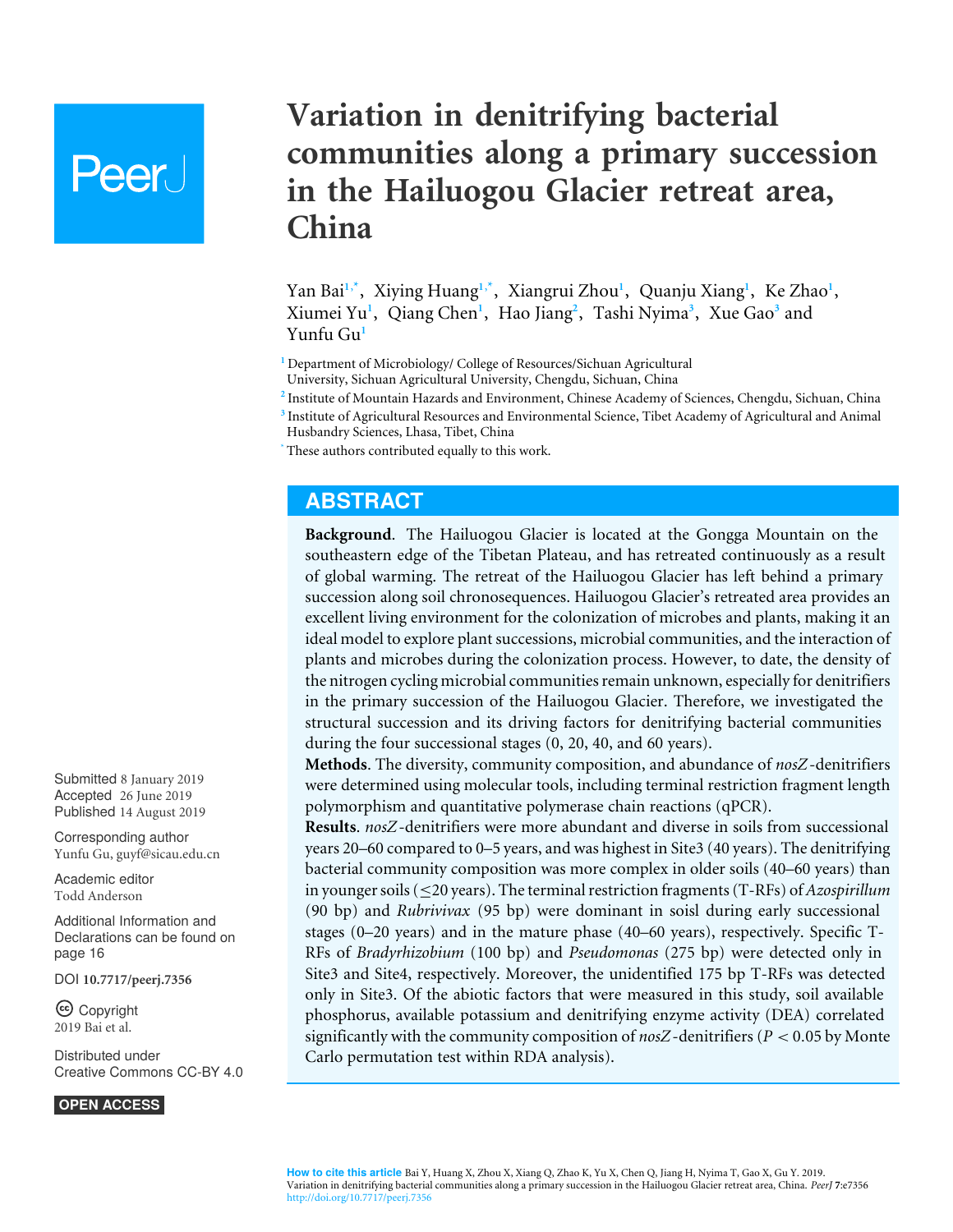**Subjects** Biodiversity, Ecology, Microbiology, Soil Science, Ecotoxicology **Keywords** Hailuogou Glacier retreat area, Primary succession, Denitrifying bacteria, Community, Abundance

## **INTRODUCTION**

Global warming has accelerated the retreat of glaciers, which has resulted in the exposure of soil and rocks that were once covered in ice (*[Schmidt et al., 2016](#page-19-0)*). In this nitrogen (N) poor environment, microbes are usually the first colonizers and keystone players, especially in many pristine environments, including glacier retreat areas (*[Bradley et al.,](#page-16-0) [2016](#page-16-0)*). Microbes are closely associated with plant successions during the colonization process, and the plants influence the bacterial succession during pedogenesis (*[Brown &](#page-16-1) [Jumpponen, 2014](#page-16-1)*). Furthermore, under the nutrient-limited conditions, microbes can also promote plant growth by secreting extracellular enzymes to hydrolyze polymers and release organic monomers (*[Schimel & Bennett, 2004](#page-19-1)*; *[Schimel & Weintraub, 2003](#page-19-2)*). Thus, soil microorganisms are crucial to the succession of plant communities, as well as the transformation and cycling of soil nutrients (*[Jiang et al., 2019](#page-17-0)*). Previous studies have shown that the composition of soil microbial communities exhibit distinct patterns at different succession stages along retreating glaciers (*[Knelman et al., 2012](#page-18-0)*; *[Schmidt et al., 2016](#page-19-0)*; *[Insam](#page-17-1) [et al., 2017](#page-17-1)*). For example, at the Rotmoosferner Glacier, Austria, the successional age of the glacier forefield shaped the nitrogen cycling processes and microbial community composition (*[Nicol, 2010](#page-19-3)*). Furthermore, *[Jiang et al. \(2018\)](#page-18-1)* found that the successional trajectories and driving forces for soil microbial communities were different, where microbial community structure was shaped by edaphic properties during the early stages (3– 52 years), and by vegetation properties during the later stages (80–120 years), highlighting the importance of soil-plant-microbe interactions during ecosystem successions.

Denitrification is one of the metabolic pathways belonging to the nitrogen cycle. This pathway converts nitrate into nitrite, nitric oxide (NO), nitrous oxide  $(N_2O)$  or nitrogen gas  $(N_2)$  (*[Lashof & Ahuja, 1990](#page-18-2)*). N<sub>2</sub>O, and N<sub>2</sub> are gases, and are not readily available to support microbial growth; therefore, they are typically released to the atmosphere.  $N_2$  constitutes over 70% of atmospheric gases, thus the release of  $N_2$  to the atmosphere is benign (*[Lashof & Ahuja, 1990](#page-18-2)*). However, N<sub>2</sub>O is emitted at a level 300 times higher than CO2, has important implications in terms of global warming and the ecological functioning of natural ecosystems (*[Howarth,](#page-17-2) [2004](#page-17-2)*; *[Solomon et al., 2007](#page-19-4)*; *[Wuebbles, 2009](#page-20-0)*). The reduction of  $N_2O$  to  $N_2$  is the last step in the denitrification pathway, which is catalyzed by N2O reductase, which is encoded by *nosZ* (*[Zumft, 1997](#page-21-0)*; *[Hallin et al., 2018](#page-17-3)*), and N2O reductase is the most sensitive enzyme to environmental conditions (*[Šimek & Cooper,](#page-19-5) [2002](#page-19-5)*). Therefore *nosZ* is used as a molecular marker to detect the presence of denitrifying microorganisms (*[Philippot, 2002](#page-19-6)*). *[Wang et al. \(2012\)](#page-20-1)* have shown that the abundance of  $nosZ$  in a microbial community leads to reduction in  $N_2O$  in the surface soils and soil core. The abundance of *nosZ* has been used to reflect variation of denitrifying bacterial communities throughout primary succession in a glacier retreat (*[Kandeler et al., 2006](#page-18-3)*). In the Damma glacier, Switzerland, *nosZ* copy numbers were lowest during the early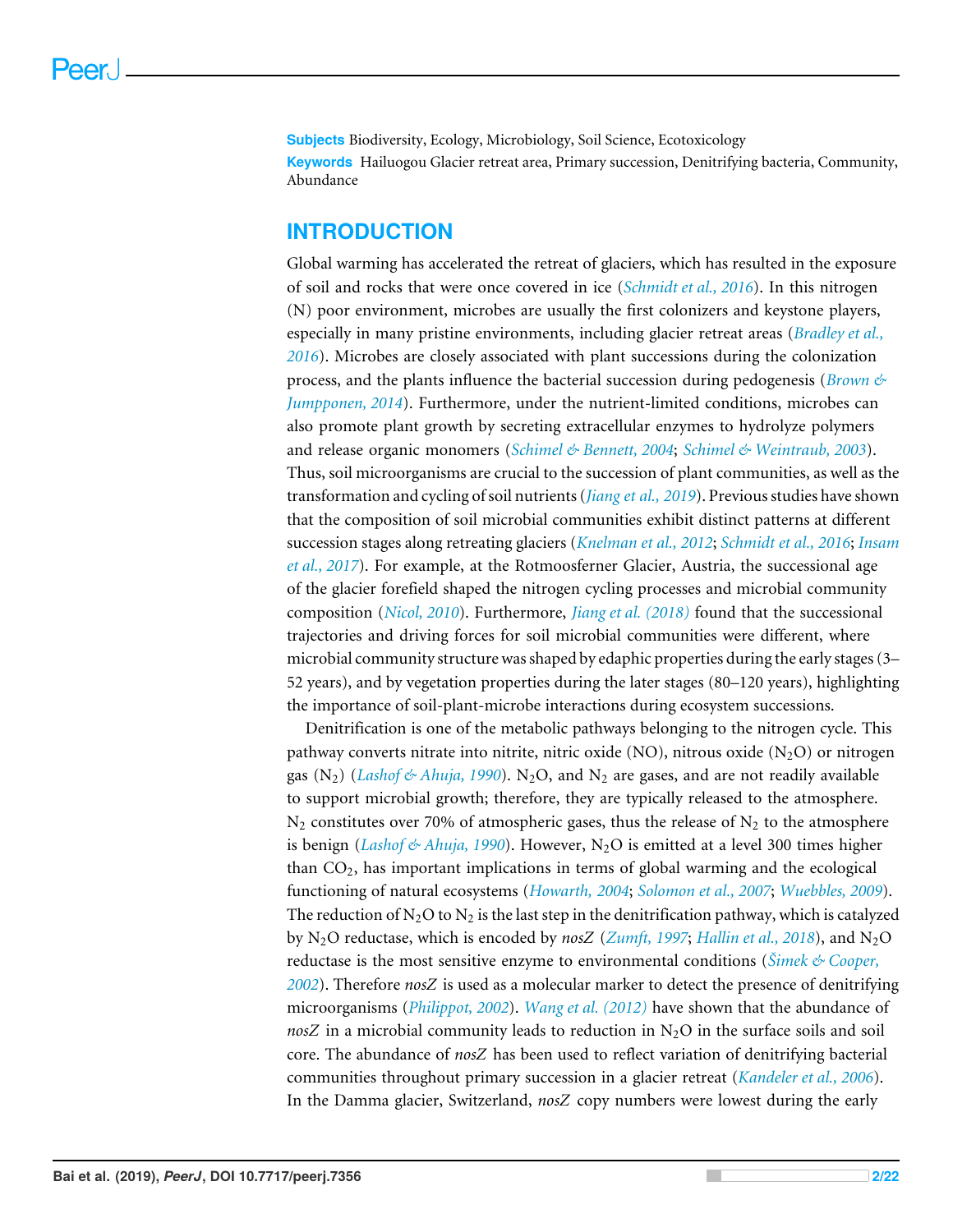successional stages of a glacier retreat, and significantly correlated with the denitrifying enzyme activities (*[Brankatschk et al., 2011](#page-16-2)*). However, these processes were not correlated with the abundance of nitrite reductases (*Nir*) that are encoded by cytochrome cd 1 containing (*nirS*) and copper (*nirK*). In another study, the amount of organic substances was the most important factor in determining the abundance of *nosZ* denitrifiers during the primary succession of Rotmoosferner glacier foreland (*[Kandeler et al., 2006](#page-18-3)*). These studies revealed that the variation and driving forces of the community composition of *nosZ*-denitrifiers along a glacier forefield chronosequence. To date, little is known about the abundance and community composition of the *nosZ*-denitrifiers along the Hailuogou glacier foreland. Thus studying the denitrifying bacterial community, with a focus on *nosZ* denitrifying bacteria, on the Hailuogou glacier foreland will provide a theoretical foundation of nitrogen cycle in this area.

The Hailuogou Glacier, located on the Gongga Mountain, has been retreating continuously since the end of the Little Ice Age (LIA) (*[Li et al., 2018](#page-18-4)*), and is an excellent study site to understand soil development and the succession of microbial and plant communities. The Gongga Mountain's mild and humid climate allows for rapid moraine colonization by soil microorganisms and plants that promote fast ecosystem development. In addition, there is a complete primary succession series from bare land to a lush forest stage along the approximately 2-km-long belt. Previous studies in this area have investigated specific processes, such as pedogenesis (*[He & Tang, 2008](#page-17-4)*; *[Zhou et al., 2013](#page-21-1)*) and plant successions (*[Yang et al., 2014](#page-20-2)*). Recently, the roles of microbial communities as driving forces of ecosystem formation along glacier forefield chronosequences have been demonstrated in other areas (*[Sun et al., 2016](#page-19-7)*; *[Jiang et al., 2019](#page-17-0)*; *[Jiang et al., 2018](#page-18-1)*). However, it is unclear whether the microbial community played a role in the denitrifying process in the primary succession of the Hailuogou Glacier.

In this study, the diversity and abundance of *nosZ* denitrifying bacterial communities in four successional stages, time of exposure after the glacier melted for 0, 20, 40, and 60 years, were assessed by chemical analysis, quantitative PCR, and terminal restriction fragment length polymorphism. The objectives of this study were (i) to investigate the variation in the *nosZ* denitrifying bacterial community in the four different successional stages and (ii) to understand the relationships between the *nosZ* denitrifying bacterial community and soil properties. We hypothesized that the variation in the activity and composition of the *nosZ* denitrifying bacterial community would be strongly correlated with the successional stages.

## **MATERIAL AND METHODS**

#### **Study area**

The Hailuogou Glacier (29°34′07.83<sup>″</sup>N, 101°59′40.74<sup>″</sup>E, Sichuan Province, China) is on the eastern slope of Gongga Mountain, which is on the southeastern edge of the Tibetan plateau in southwest China. Against the background of a warming climate, the Hailuogou Glacier is shrinking continuously and melting rapidly. This glacier retreat area currently extends to the northeast and has a horizontal length of two km, with an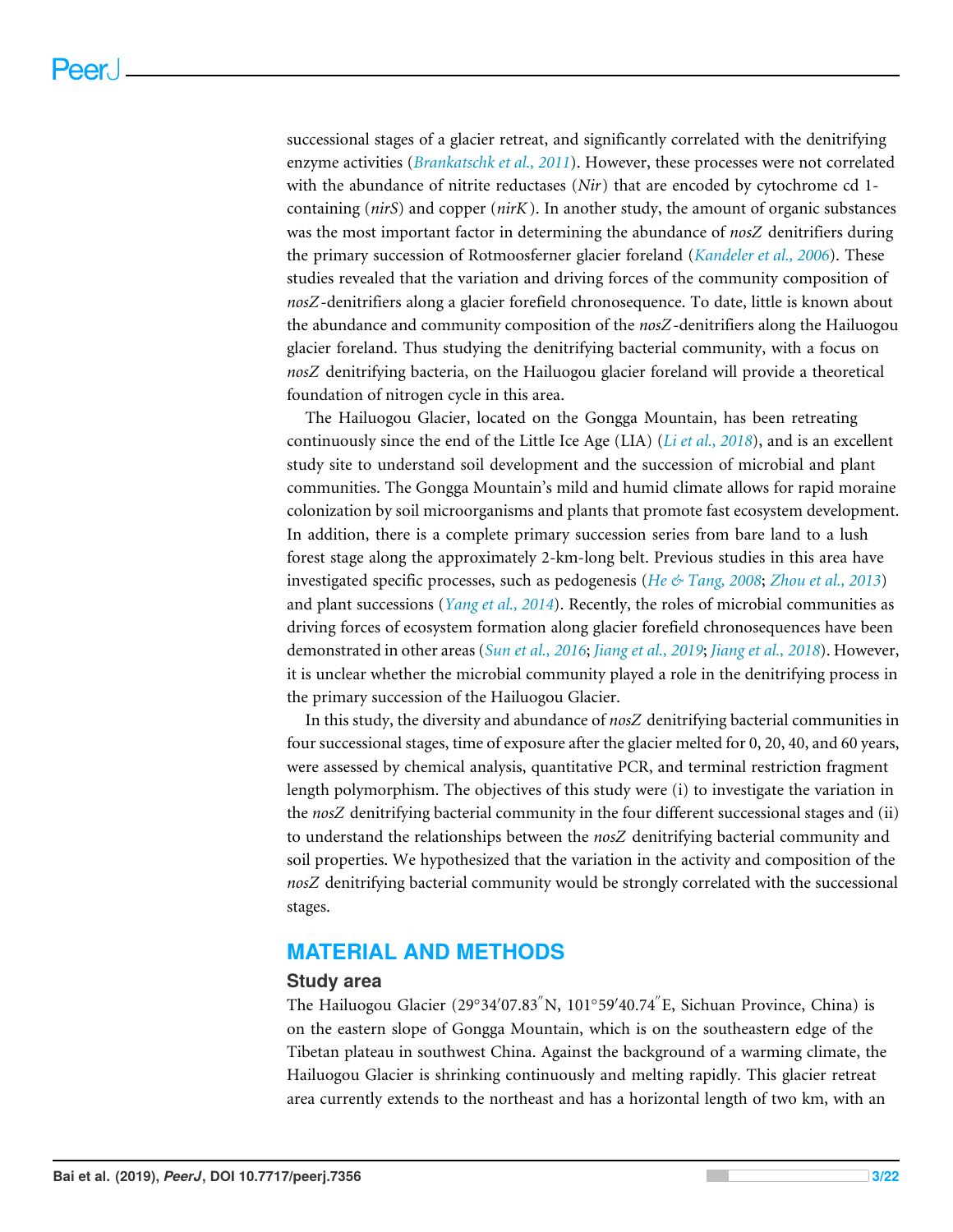<span id="page-3-0"></span>

|                     | Table 1 Details of the sampling sites within the Hailuogou Glacier retreat area. |                        |                       |                           |                 |  |  |
|---------------------|----------------------------------------------------------------------------------|------------------------|-----------------------|---------------------------|-----------------|--|--|
| <b>Site</b><br>code | Successional<br>time (years)                                                     | Longitude              | Latitude              | Horizontal<br>distance(m) | Elevation $(m)$ |  |  |
| Site1               | $<$ 5                                                                            | $101^{\circ}59'32.8$   | $29^{\circ}34'03.6''$ | 100                       | 2,956           |  |  |
| Site <sub>2</sub>   | $20$                                                                             | $101^{\circ}59'40.2''$ | $29^{\circ}34'04.1$ " | 300                       | 2,948           |  |  |
| Site3               | $<$ 40                                                                           | $101^{\circ}59'43.7''$ | $29^{\circ}34'05.7''$ | 600                       | 2,940           |  |  |
| Site4               | < 60                                                                             | $101^{\circ}59'48.9''$ | $29^{\circ}34'07.9''$ | 1,200                     | 2,926           |  |  |

**Notes.**

Horizontal distance refers to the distance from the glacier.

Site1, Soil successional ages ≤5 years; Site2, Soil successional ages ≤20 years; Site3, Soil successional ages ≤40 years; Site4, Soil successional ages ≤60 years.

elevation difference of 100 m. In this area, the climate is characterized by an average annual precipitation of 1,947 mm, and most rainfall occurrs between June and October (*[Lei et al.,](#page-18-5) [2015](#page-18-5)*). There are considerable seasonal temperature fluctuations, ranging from −4.3 °C in January to 11.9 °C in July, with an annual mean temperature of 3.8 °C. The relatively mild and humid climate of Hailuogou glacier promotes ecosystem development and rapid colonization by plants. Along the approximately 2-km-long belt of the Hailuogou glacier foreland, there is a complete primary succession series from bare land to climax vegetation communities (*[Mapelli et al., 2018](#page-18-6)*; *[Jiang et al., 2018](#page-18-1)*). In the Hailuogou glacier retreated area where the ice melted about 60 years ago, a community resembling a mature phase community has been established, dominated by *P.brachytyla* and *A. fabri* (*[Zhou](#page-21-2) [et al., 2018](#page-21-2)*). Primary succession was marked by shifts in dominant species as follows: (i) *Astragalus* spp*. Hippophae rhamnoides L.* and *Salix magnifica* during the 5- to 12-year stage, (ii) *H. rhamnoides, Salix* spp*.* and *Populus purdomii* during about 35 years, (iii) *Betula utilis, P. purdomii, Abies fabri* at the 52-year stage, (iv) *Betula utilis, P. purdomii,* and *A. fabri* becoming replaced by *A. fabri*, with high biomass productivity of the plant community at the 80-year stage, and (v) *P. brachytyla* and *A. fabri* at the 120-year phase (*[Zhou et al.,](#page-21-2) [2018](#page-21-2)*). The soil parent material is mainly composed of biotite schist, granodiorite, and quartzite, with small amounts of phyllite, slate, and chlorite schist (*[Zhou et al., 2013](#page-21-1)*). The different sampling points are listed in [Table 1.](#page-3-0)

## **Soil sampling**

Soil samples were collected from four sites, representing four successional stages at 0, 20, 40, and 60 years after melting of the glacier  $(Fig. 1)$ . Site1 is a bare land at the bare-dwarf vegetation stage with the pioneer species *Astragalus* spp.*,* and the successional time is below 5 years. Site2 represents successional stage 20 years, and the horizontal distance from the end of the glacier is about 300 m. In Site2, *H. rhamnoides L.* and *Salix magnifica* are the dominant species. Site3 is at successional time 40 years, and the horizontal distance from the end of the glacier is about 600 m, with dominant species *H. rhamnoides, Salix* spp. and *P. purdomii* Site4 is at succession age 60 years, and the horizontal distance from the end of the glacier is about 1,200 m [\(Table 1\)](#page-3-0). The dominant plant species of Site4 are *P. purdomii* and *Betula utilis*, and some species of pine (*A. fabri*). To avoid erosion and deposition effects, all sampling plots were located in the middle of gentle slopes, far from the small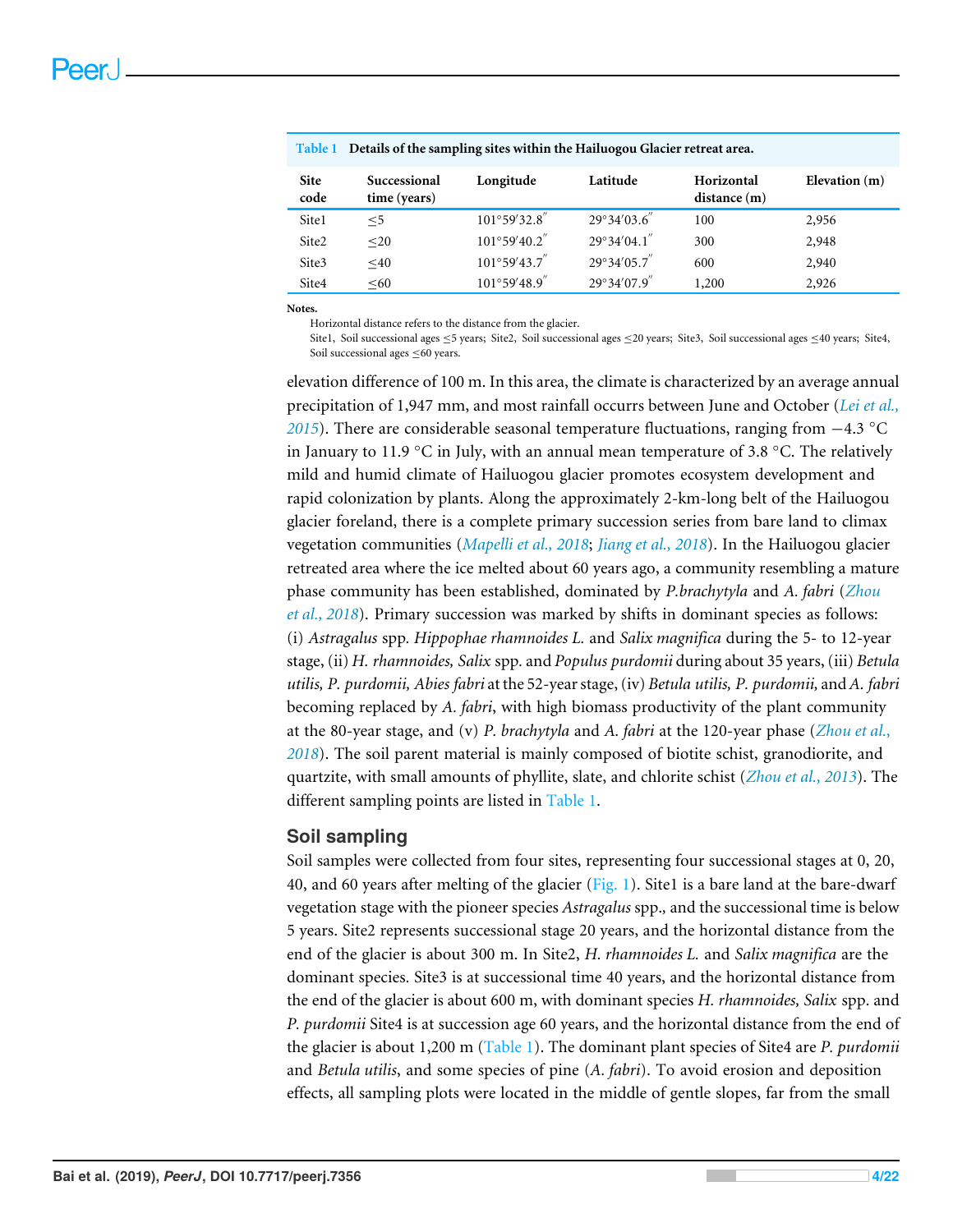<span id="page-4-0"></span>

**Figure 1 Map of soil samples collected from sites representing a chronosequence of primary succession in the Hailuogou Glacier area.** The location of Hailuogou glacier in China map and Sichuan map (A, B), changes in Hailuogou glacier during the different primary successional stages (C) and soil samples collected from different primary successional sites in the Hailuogou glacier area, which a black triangle (A) represent the sampling sites in the present study (D). Site1: Soil successional ages  $\leq$ 5 years; Site2: Soil successional ages ≤20 years; Site3: Soil successional ages ≤40 years; Site4: Soil successional ages ≤60 years. Full-size [DOI: 10.7717/peerj.7356/fig-1](https://doi.org/10.7717/peerj.7356/fig-1)

streams inside the primary succession areas. Moreover, all plots (except those in the Site1) were placed under the canopies of the dominant plant species.

Soil samples were collected from four sites with different lengths of exposure time (0, 20, 40 and 60 years) [\(Fig. 1\)](#page-4-0). For each site, we sampled five sampling plots of at least  $20\times$ 20  $\text{m}^2$ , with a minimum distance of 10 m between plots. From each plot, five soil cores to a depth of 20 cm were collected from the center and the corners of the plot using a 6.5-cm diameter soil corer after removing surface litter. The samples were mixed to obtain one composite sample for each plot. Subsequently, the samples were stored in plastic bags on ice and divided into two portions: one was air-dried and sieved through a 2-mm mesh screen for physicochemical analyses, and the other one was stored at −80 °C for soil total DNA extraction.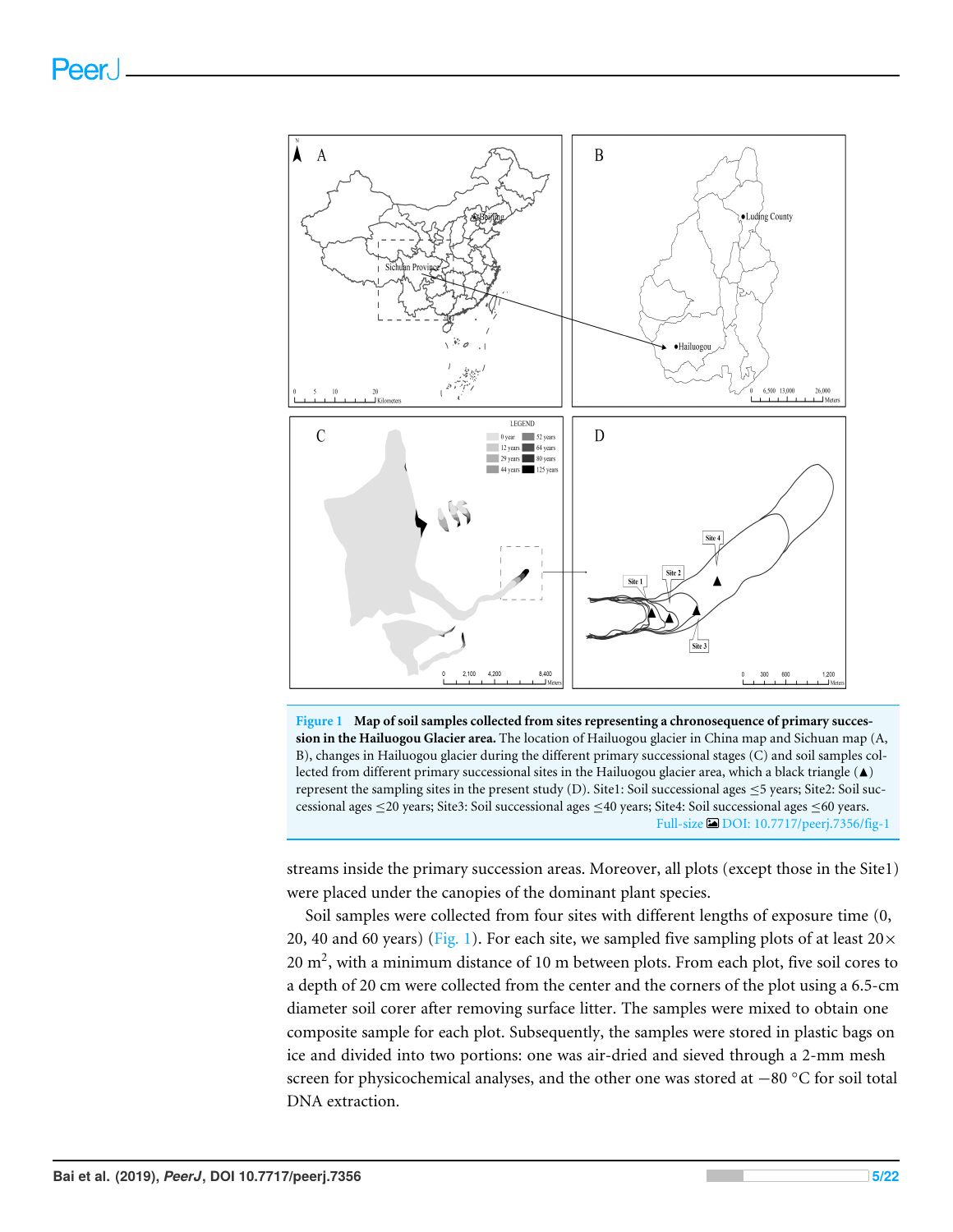## **Soil properties and denitrifying enzymatic activity analysis**

Soil pH was determined using a potentiometer pH meter (Rex Electric Chemical PHSJ-3F). Soil total nitrogen (TN) was measured using the semi-micro Kjeldahl method (*[Bremner](#page-16-3) [& Mulvaney, 1996](#page-16-3)*), and soil organic carbon (SOC) was determined using the potassium dichromate oxidation (*[Bao, 2007](#page-16-4)*). Soil available phosphorus (AP) and available potassium (AK) were assessed via the sodium bicarbonate extraction-Mo-Sb colorimetry methods and ammonium acetate extraction-flame photometry, respectively (*[Watanabe et al., 2017](#page-20-3)*; *[Bao, 2007](#page-16-4)*). DEA was determined using the  $C_2H_2$  inhibition method. Ten grams of each soil sample were placed in 150 mL plasma flasks containing 10 mL of nitrate solution (100 mg N L−<sup>1</sup> ). The flasks were then sealed and purged three times, by vacuuming for 20 min and flushing with helium. They were then incubated either with 2.5%  $(v/v)$  of  $C_2H_2$  to determine the denitrifying enzyme activity or without  $C_2H_2$  to estimate the N<sub>2</sub>O production. The  $N_2O$  concentrations, with or without acetylene, were monitored with a gas chromatograph (GC-2010PLUS; Shimadzu, Kyoto, Japan) (*[Dambreville et al., 2006](#page-16-5)*).

## **Total soil DNA extraction**

Total soil DNA was extracted from 0.5 g of fresh soil using a FastDNA SPIN Kit for Soil (MP Biomedicals, Solon, OH, USA) following the manufacturer's protocol. The concentration and quality of extracted DNA were measured with a Nano-200 spectrophotometer (Aosheng, Hangzhou, China), and DNA samples were stored at −20 ◦C for further analysis.

## **Quantitative PCR**

The standard plasmid for real-time PCR (qPCR) was made by a sequenced clone with known gene copy number and a series of 10-fold dilutions for the standard curves. The qPCR assays were performed on an ABI 7500 Sequence detection system (Applied Bio-systems, CA) using SYBR green method. Three replicate reactions were set up for each sample, and each reaction was performed in a total of 25  $\mu$ L volume including12.5  $\mu$ L of ABI Power SybrGreen qPCR Master Mix (Applied Biosystems, Foster City, CA, USA), 1 µM (each) primer, 1.25 µL of template DNA, adjusted to a concentration of 20 ng  $\mu$ L <sup>-1</sup>; sterile distilled water was used to bring the final volume up to  $25 \mu L$ . The primer pairs *nosZ* 2F (5'-CGYTGTTCMTCGACAGCCAG-3') and *nosZ* 2R (5'-CGSACCTTSTTGCCSTYGCG-3 0 ) were used to quantify *nosZ* clade I (*[Dini-Andreote et al., 2016](#page-17-5)*). The qPCR program consisted of an initial denaturation step at 95 ◦C for 10 min, 40 cycles of 95 ◦C for 15 s, 60 °C for 60 s, and 72 °C for 30 s. The  $R^2$  value (amplification efficiency) was 0.97 (62.6%) for *nosZ*.

## **PCR amplification of** *nosZ* **fragments and T-RFLP**

Terminal restriction fragment length polymorphism (T-RFLP) analysis of *nosZ* was carried out using the primer pair  $nosZ$ - F (5'-CGCRACGGCAASAAGGTSMSSGT-3') and  $nosZ$ 1622R (5'-CAKRTGCAKSGCRTGGCAGAA-3'), where the forward primer was labeled with 6-carboxyfluoroscein (FAM) (*[Wang et al., 2017](#page-20-4)*). The PCR reaction mixture volume was 50  $\mu$ L, and consisted of 60 ng of template DNA, 0.4  $\mu$ M (each) primer, 25  $\mu$ L of PCR master mix (Tiangen, Beijing, China), and sterile distilled water to obtain a final volume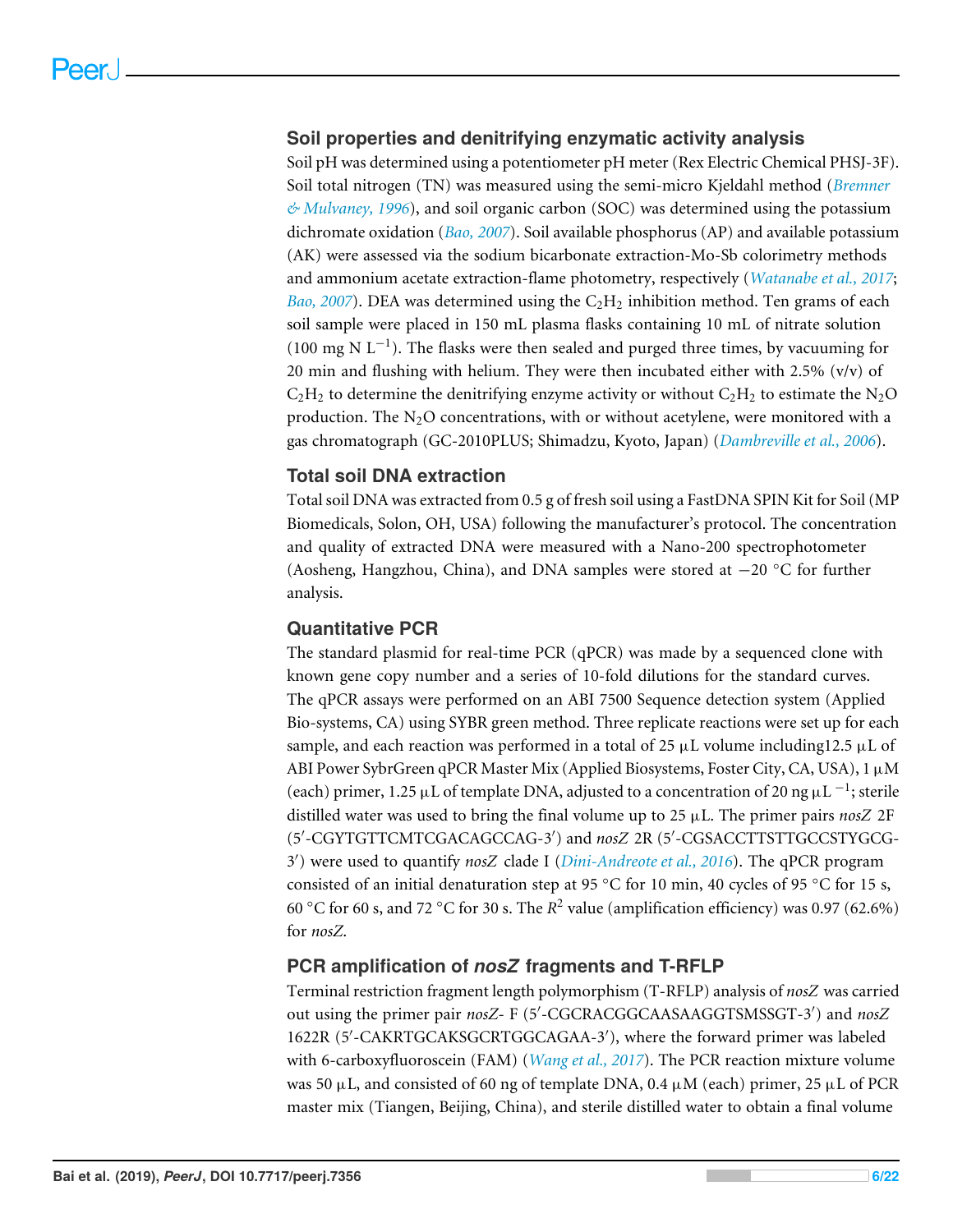of 50  $\mu$ L. The PCR was performed with the following thermal profile: 95 °C for 3 min, followed by 30 cycles of 95 °C for 30 s, 58 °C for 1 min, and 72 °C for 1 min, with a final extension step at 72 °C for 5 min. The PCR products were checked using 1.0% agarose gels electrophoresis and visualized with a UV Transilluminator Model M-26 (UVP, USA) after ethidium bromide staining. The amplified *nosZ* fragments were digested with *BstuI* and *HhaI* endonucleases (NEB, Ipswich, MA, USA) at 37 ◦C for 6 h, followed by further purification with a Tiangen DNA purification kit (Tiangen, China). The T-RFLP profiles were then generated by capillary electrophoresis using an ABI Prism 3100 Genetic Analyzer at Sangong Corporation (Shanghai, China).

T-RFLP data analysis was performed using the methods described by *[Ulrich & Becker](#page-20-5) [\(2006\)](#page-20-5)*. Sizes and relative abundances of terminal restriction fragments (T-RFs) were performed using the software package Peak Scanner version 1.0 (Applied Biosystems, Inc.). The peak heights of T-RFs with size differences of  $\leq$  2 bp in an individual profile were combined and considered to be one fragment (*[Zhang et al., 2017](#page-21-3)*). The T-RFs with a relative abundance <1% were excluded from further analysis (*[Zhang et al., 2017](#page-21-3)*), and fragments between 60 and 640 bp corresponding to the size range of the standard were incorporated for further analysis (*[Egert & Friedrich, 2003](#page-17-6)*). Three different measures of diversity, the Shannon-Weiner index (H'), richness (d), and evenness (e), were calculated using the formulas from *[Bharti et al. \(2015\)](#page-16-6)* for each T-RFLP pattern.

#### **Statistical analysis**

All results were based on five replicate treatment plots. The soil physicochemical parameters and *nosZ* diversity were analysed by analysis of variance (ANOVA) using SPSS 21.0 Software (SPSS, Chicago, IL, USA). The differences of soil physicochemical parameters and *nosZ* diversity were performed using Duncan's new multiple-range test of one-way ANOVA at 5% level of significance with SPSS 21.0. Using the vegan package in R. Principal components analysis (PCA) was employed to further examine the variation in soil parameters among different successional stages, and analysis of similarity (ANOSIM) was used to test significant differences among sites. Pearson's correlation analysis was conducted to examine the relationships between soil properties and *nosZ* diversity using the software package SPSS 21.0. To further investigate the effect of edaphic properties on the *nosZ*-denitrifier community profiles, redundancy analysis (RDA) with the software package CANOCO 5.0 was conducted. Before the RDA analysis, a detrended correspondence analysis for the specific microbial groups was performed to confirm that the linear ordination method was appropriate for the analyses (gradient lengths  $<$  3).

## **RESULTS**

## **Soil properties and denitrifying activities in different successional stages**

All physicochemical properties examined responded significantly to four successional stages (Site1,  $\leq$ 5 years; Site2,  $\leq$ 20 years; Site3,  $\leq$ 40 years; and Site4,  $\leq$ 60 years) [\(Table 2\)](#page-7-0). Soil pH displayed a gradual decrease as a function of time, from 8.42 (site1) to 7.19 (Site3). TN and SOC continuously accumulated from Site1 to Site4. AP content and DEA concentration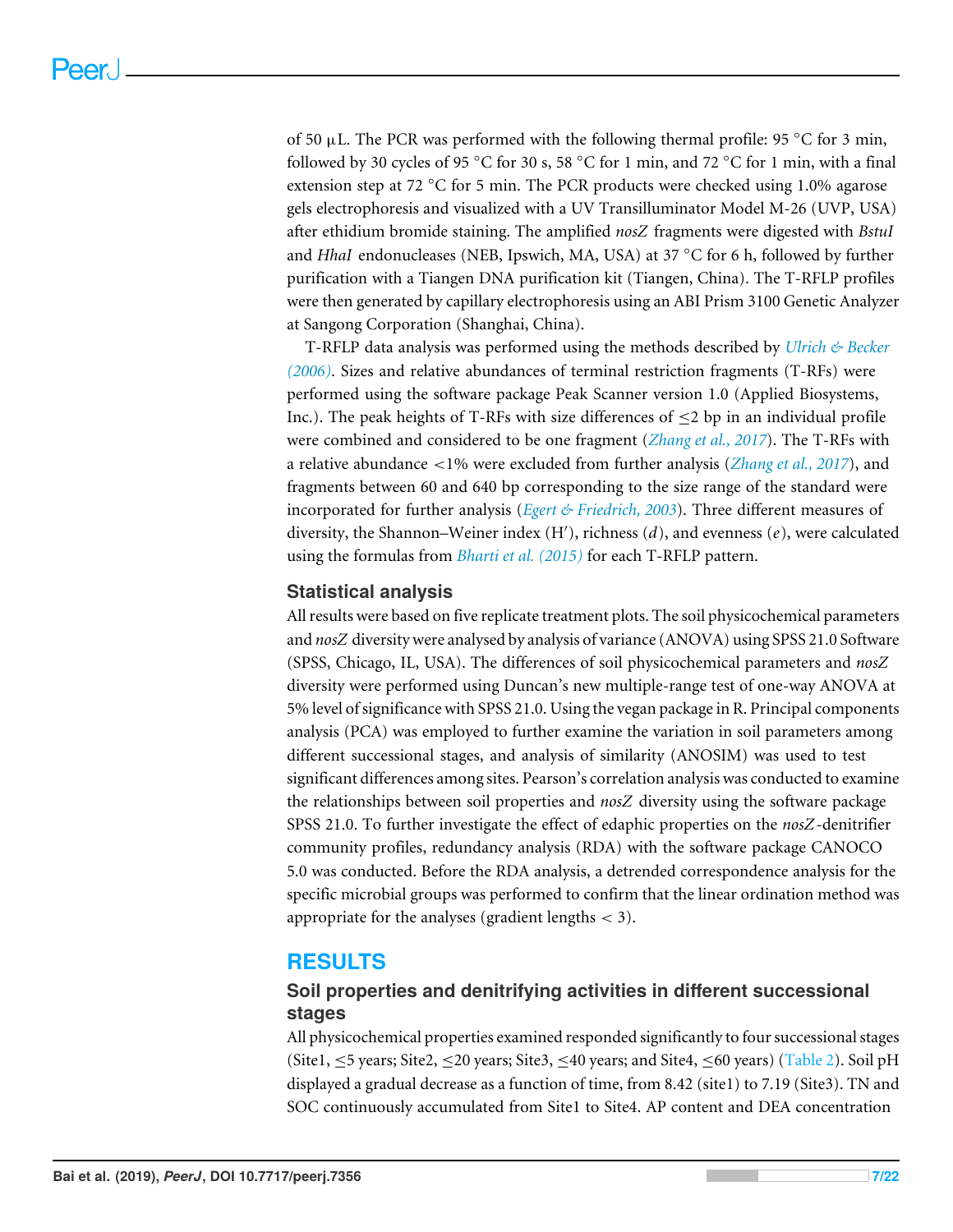| <u>rable</u> 2 Son properties of the uniterent sampling sites. |                  |                                    |                                                                       |                                                       |                                      |                             |  |
|----------------------------------------------------------------|------------------|------------------------------------|-----------------------------------------------------------------------|-------------------------------------------------------|--------------------------------------|-----------------------------|--|
| Sampling pH<br>code                                            |                  | SOC.<br>(g/kg)                     | TN<br>(g/kg)                                                          | AP<br>(mg/kg)                                         | AK<br>(mg/kg)                        | <b>DEA</b><br>$(\mu g/g/h)$ |  |
| Site1                                                          | $8.41 \pm 0.08a$ | $4.87 \pm 0.14$ d                  |                                                                       | $0.286 \pm 0.01d$ $0.980 \pm 0.07c$ $13.60 \pm 0.45d$ |                                      | $0.076 \pm 0.00d$           |  |
| Site2                                                          |                  | $7.85 \pm 0.03b$ $9.86 \pm 0.35c$  | $0.463 \pm 0.02c$                                                     | $1.24 \pm 0.04c$                                      | $40.45 \pm 1.78c$                    | $0.098 \pm 0.01c$           |  |
| Site3                                                          |                  |                                    | 7.31 $\pm$ 0.05c 16.19 $\pm$ 0.63b 0.765 $\pm$ 0.04b 5.54 $\pm$ 0.34a |                                                       | $120.80 \pm 3.36a$ $0.311 \pm 0.01a$ |                             |  |
| Site4                                                          |                  | $7.19 \pm 0.15c$ 30.77 $\pm$ 1.93a | $1.11 \pm 0.09a$                                                      | $3.70 \pm 0.15$                                       | $73.59 \pm 2.23b$                    | $0.128 \pm 0.00b$           |  |

#### **Notes.**

Values represent mean  $\pm$  standard error ( $n = 5$ ). Values within the same column followed by the same letter do not differ at  $P < 0.05$ .

SOC, Soil organic carbon; TN, Total nitrogen; AP, Available phosphorus; AK, Available potassium; DEA, Denitrifying enzyme activity; Site1, Soil successional ages ≤5 years; Site2, Soil successional ages ≤20 years; Site3, Soil successional ages ≤40 years; Site4, Soil successional ages ≤60 years.

<span id="page-7-1"></span>

<span id="page-7-0"></span>**Table 2 Soil properties of the different sampling sites.**



Full-size [DOI: 10.7717/peerj.7356/fig-2](https://doi.org/10.7717/peerj.7356/fig-2)

remained at a low level during the initial stage, and then sharply increased to its highest value at Site3 but fluctuated at Site4 [\(Table 2,](#page-7-0) [Dataset S1\)](http://dx.doi.org/10.7717/peerj.7356#supp-1). AK levels increased significantly throughout the early three stages but decreased significantly in Site4 [\(Table 2,](#page-7-0) [Dataset S1\)](http://dx.doi.org/10.7717/peerj.7356#supp-1).

Principal component analysis (PCA) showed clear separation of the four successional sites indicating that primary succession resulted in distinct microhabitats (ANOSIM:  $R > 0.9$ ,  $P < 0.05$ ) [\(Fig. 2,](#page-7-1) [Dataset S1\)](http://dx.doi.org/10.7717/peerj.7356#supp-1). Samples generally grouped by soil properties across axis 1, which described 75.68% of variation. Axis 2 described 19.97% of variation [\(Fig. 2,](#page-7-1)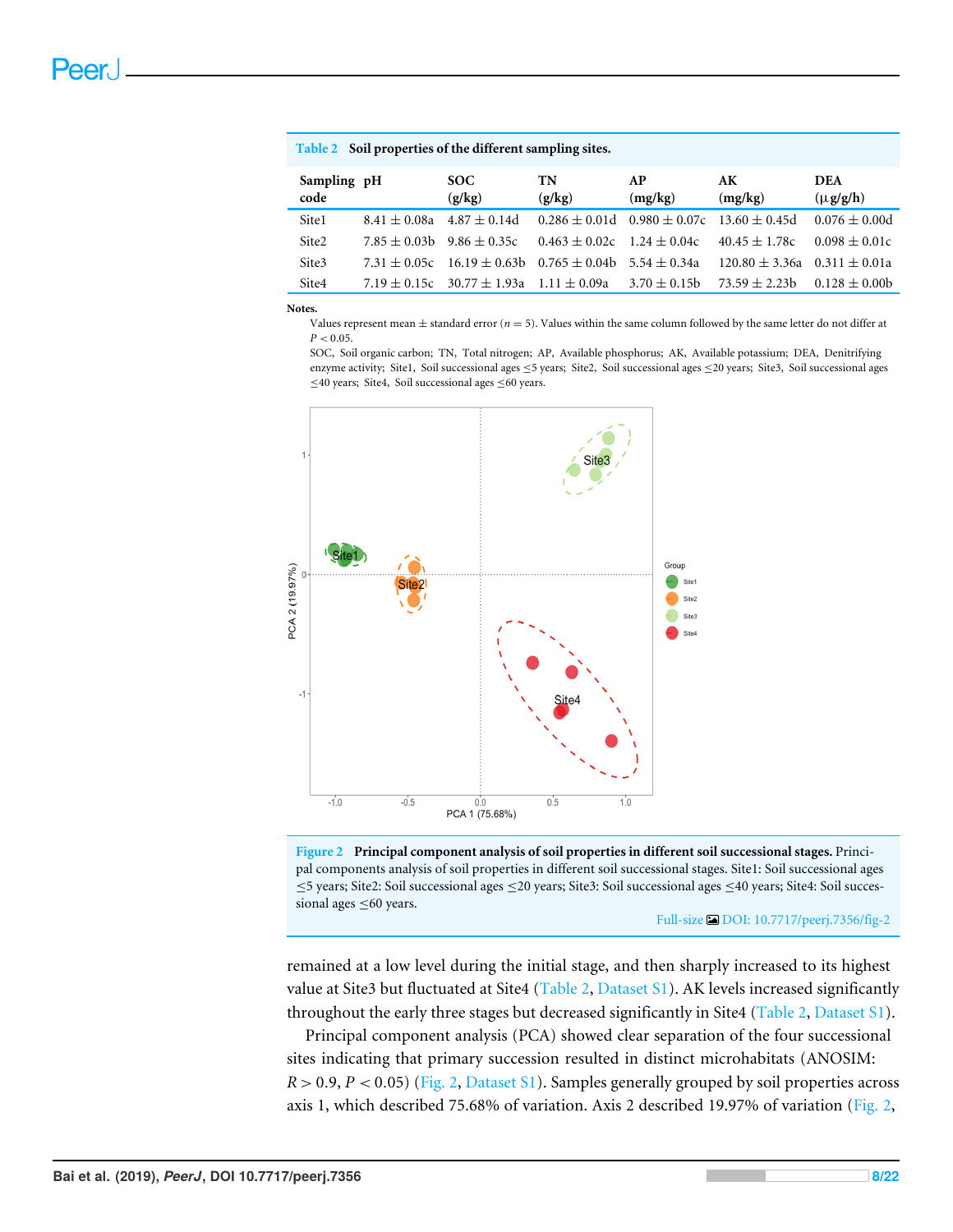<span id="page-8-0"></span>

**Figure 3 The** *nosZ* **copy numbers of different soil successional stages.** Site1: Soil successional ages ≤5 years; Site2: Soil successional ages ≤20 years; Site3: Soil successional ages ≤40 years; Site4: Soil successional ages ≤60 years. Different lowercase letters indicate significant differences between the nosZ gene copy numbers of different soil successional stages (*P* < 0.05). All data were expressed as the average of five replicates ±standard error (SE).

Full-size [DOI: 10.7717/peerj.7356/fig-3](https://doi.org/10.7717/peerj.7356/fig-3)

[Dataset S1\)](http://dx.doi.org/10.7717/peerj.7356#supp-1). These results suggest that nutrient levels are changing significantly along the soil chronosequence.

## **The** *nosZ* **denitrifying bacterial community abundance and diversity in different successional stages**

The abundance of *nosZ* increased significantly from Site1 (4.47  $\pm$  0.09 log copy numbers  $\rm g^{-1}$  dry soil) to Site3 (5.86  $\pm$  0.05 log copy numbers  $\rm g^{-1}$  dry soil), and decreased significantly in Site4 (5.43  $\pm$  0.09 log copy numbers g<sup>-1</sup> dry soil) [\(Fig. 3,](#page-8-0) [Dataset S2\)](http://dx.doi.org/10.7717/peerj.7356#supp-2). These results highlight that the densities of denitrifying microorganisms significantly changed along a glacier forefield chronosequence.

The diversity varied significantly among the four successional stages ( $P < 0.05$ ) [\(Table 3\)](#page-9-0). Shannon–Weiner index and richness of *nosZ* containing communities increased continuously in the three earlier stages but decreased significantly in the last stage. Site3 had the highest values of Shannon–Weiner index (2.54  $\pm$  0.08) and richness (18.41  $\pm$ 0.08). Evenness increased gradually throughout the primary succession, with the highest values observed in Site4 (1.30  $\pm$  0.04) [\(Table 3,](#page-9-0) [Dataset S3\)](http://dx.doi.org/10.7717/peerj.7356#supp-3).

Pearson's correlation analysis revealed that Shannon–Weiner index was significantly linked to soil AP ( $P < 0.01$ ) and AK ( $P < 0.05$ ), while richness was positively correlated with AP, AK, and DEA ( $P < 0.05$ ). Evenness was negatively correlated with soil pH ( $P <$ 0.01) [\(Table 4,](#page-9-1) [Dataset S4\)](http://dx.doi.org/10.7717/peerj.7356#supp-4). The abundance of *nosZ* was significantly correlated with DEA, richness (*P* < 0.01) and AK (*P* < 0.05).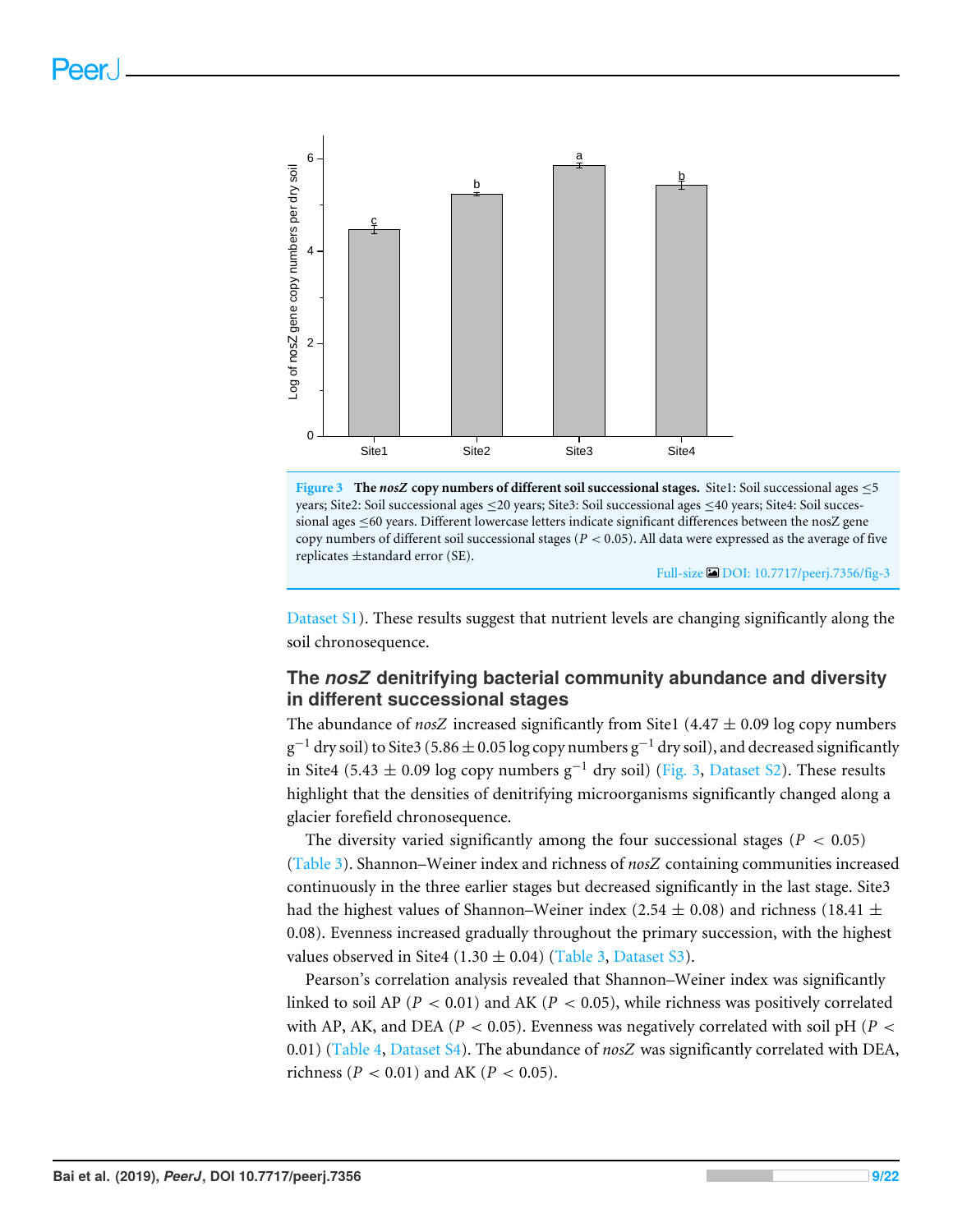| Sample codes | Shannon-Weiner index (H') | Richness $(d)$    | Evenness $(e)$   |  |  |  |
|--------------|---------------------------|-------------------|------------------|--|--|--|
| Site1        | $1.82 \pm 0.02c$          | $8.99 \pm 0.44$   | $1.03 \pm 0.01$  |  |  |  |
| Site2        | $1.87 \pm 0.01c$          | $10.04 \pm 0.07$  | $1.13 \pm 0.05$  |  |  |  |
| Site3        | $2.54 \pm 0.08a$          | $18.41 \pm 0.08a$ | $1.28 \pm 0.01a$ |  |  |  |
| Site4        | $2.32 \pm 0.09$           | $11.57 \pm 0.53b$ | $1.30 \pm 0.04a$ |  |  |  |

<span id="page-9-0"></span>**Table 3 The** *nosZ* **gene diversity along successional stages.**

#### **Notes.**

Values represent mean  $\pm$  standard error ( $n = 5$ ). Values within the same column followed by the same letter do not differ at  $P < 0.05$ .

Site1, Soil successional ages ≤5 years; Site2, Soil successional ages ≤20 years; Site3, Soil successional ages ≤40 years; Site4, Soil successional ages ≤60 years.

<span id="page-9-1"></span>**Table 4 Pearson's correlations between soil properties, denitrifying enzyme activity, and** *nosZ* **gene diversity.**

|                           | pH       | <b>SOC</b> | TN    | AP        | AК                  | <b>DEA</b>    | Abundance             |
|---------------------------|----------|------------|-------|-----------|---------------------|---------------|-----------------------|
| Shannon–Weiner index (H') | $-0.879$ | 0.684      | 0.776 | $.995***$ | $.968$ <sup>*</sup> | 0.871         | 0.901                 |
| Richness $(d)$            | $-0.658$ | 0.292      | 0.428 | 0.932     | $.953$ <sup>*</sup> | .999'''       | $0.995$ <sup>**</sup> |
| Evenness $(e)$            | $-.995"$ | 0.879      | 0.944 | 0.872     | 0.872               | 0.647         | 0.728                 |
| Abundance                 | $-0.709$ | 0.335      | 0.473 | 0.935     | $.970^{\circ}$      | $.990^{\ast}$ |                       |

**Notes.**

SOC, Soil organic carbon; TN, Total nitrogen; AP, Available phosphorus; AK, Available potassium; DEA, Denitrifying enzyme activity; Abundance, The *nosZ*-denitrifying bacterial abundance.

<span id="page-9-3"></span><span id="page-9-2"></span> $*$ <sup>\*</sup> $P < 0.01$  $*P < 0.05$ 

## **The** *nosZ* **denitrifying bacterial community composition in different successional stages**

The varied T-RFs patterns of the different successional stages could be used to characterize community structure and changes in the diversity of *nosZ*-denitrifiers. The soils of four successional stages had some variations in T-RFs patterns of *nosZ* and the relative abundances of different T-RFs were observed [\(Fig. 4,](#page-10-0) [Dataset S5\)](http://dx.doi.org/10.7717/peerj.7356#supp-5). In the *nosZ* T-RFs profiles, dominant T-RFs of 60, 90, and 350 bp were observed in Site1, dominant T-RFs of 70, 90, and 130 bp were observed in Site2, and the predominant fragment was T-RF of 90 bp for both sites (48.3% and 48.9% for Site1 and Site2, respectively). However, Site3 and Site4 had the predominant T-RF of 95 bp, and this fragment was only found in Site3 and Site4 (37.9% and 43.7% for Site3 and Site4, respectively). There were also non-overlapping T-RFs that were less abundant in the different sites. For example, T-RFs of 100, 115, 125, 145 and 275 bp were only present in Site4 and Site3.

In the combined *in silico* T-RFLP analysis of *nosZ* sequences, *nosZ* (Accession# [KT329435\)](https://www.ncbi.nlm.nih.gov/nucleotide?term=KT329435) sequence from the NCBI database was used as the reference sequence. The dominant 90 bp T-RF was consistent with the T-RF of *Azospirillum*, the 95 bp T-RF was consistent with *Rubrivivax*, and the T-RFs of 100, 145, and 275 bp were consistent with *Bradyrhizobium*, *Ochrobactrum*, and *Pseudomonas*, respectively, and some other T-RFs belonged to unidentified genus [\(Fig. 4,](#page-10-0) [Dataset S5\)](http://dx.doi.org/10.7717/peerj.7356#supp-5).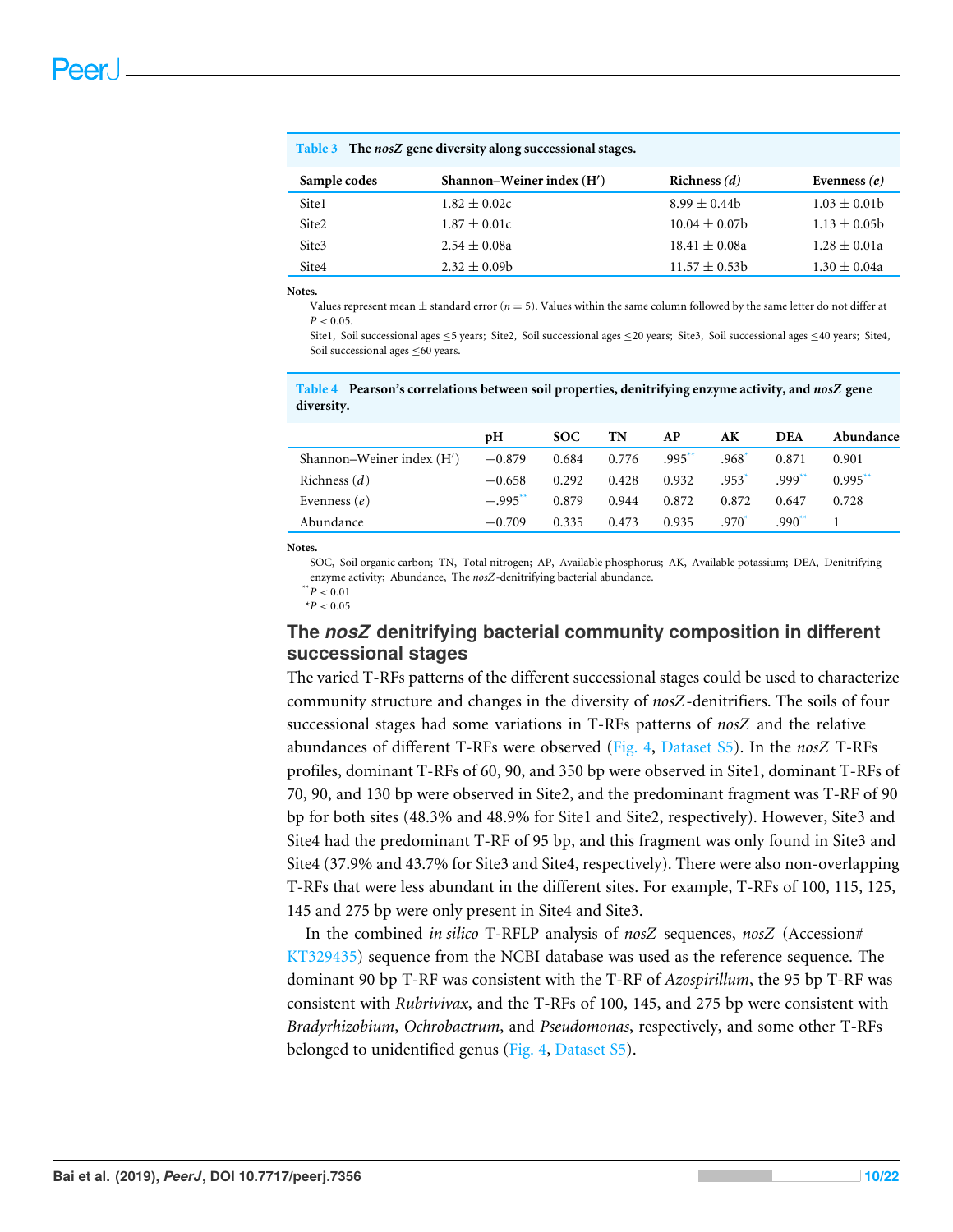<span id="page-10-0"></span>



## **Redundancy analysis of** *nosZ* **denitrifying bacterial community composition and soil properties**

The relationships between soil properties and *nosZ* denitrifying bacterial community were analyzed using a redundancy analysis (RDA) [\(Fig. 5,](#page-11-0) [Dataset S6\)](http://dx.doi.org/10.7717/peerj.7356#supp-6). The *nosZ* denitrifying bacterial community structure were differentiated into three clusters: Site1-Site2 (cluster 1), Site3 (cluster 2), and Site4 (cluster 3) [\(Fig. 5\)](#page-11-0). Furthermore, among the environmental factors, AP, AK, and DEA were significantly correlated with *nosZ*-denitrifiers composition during the primary succession of the Hailuogou Glacier (*P* < 0.05 by Monte Carlo permutation test within RDA analysis), whereas no significant correlation was observed between *nosZ*-denitrifiers and other soil characteristics.

## **DISCUSSION**

## **Soil properties at different successional stages**

Soil development is dependent upon various soil forming factors, such as parent material, topography, climate, biota, and time, and how these factors fluctuate and interact (Brady & Weil, 2004). We found that soil properties changed significantly with distance from the Hailuogou glacier. Based on the studied parameters, soil pH was highest and nitrogen and available phosphorus resources were most limited during the initial stage of  $\leq$ 5 years from the melting of the glacier. This stage was characterized by coarse and bare soil, with only small areas of the surface being covered by moss. The decrease in the range of topsoil pH that we observed in the 60 years succession of the Hailuogou glacier are similar to the decrease of soil pH (about 1 unit) of the Damma glacier forefield over 140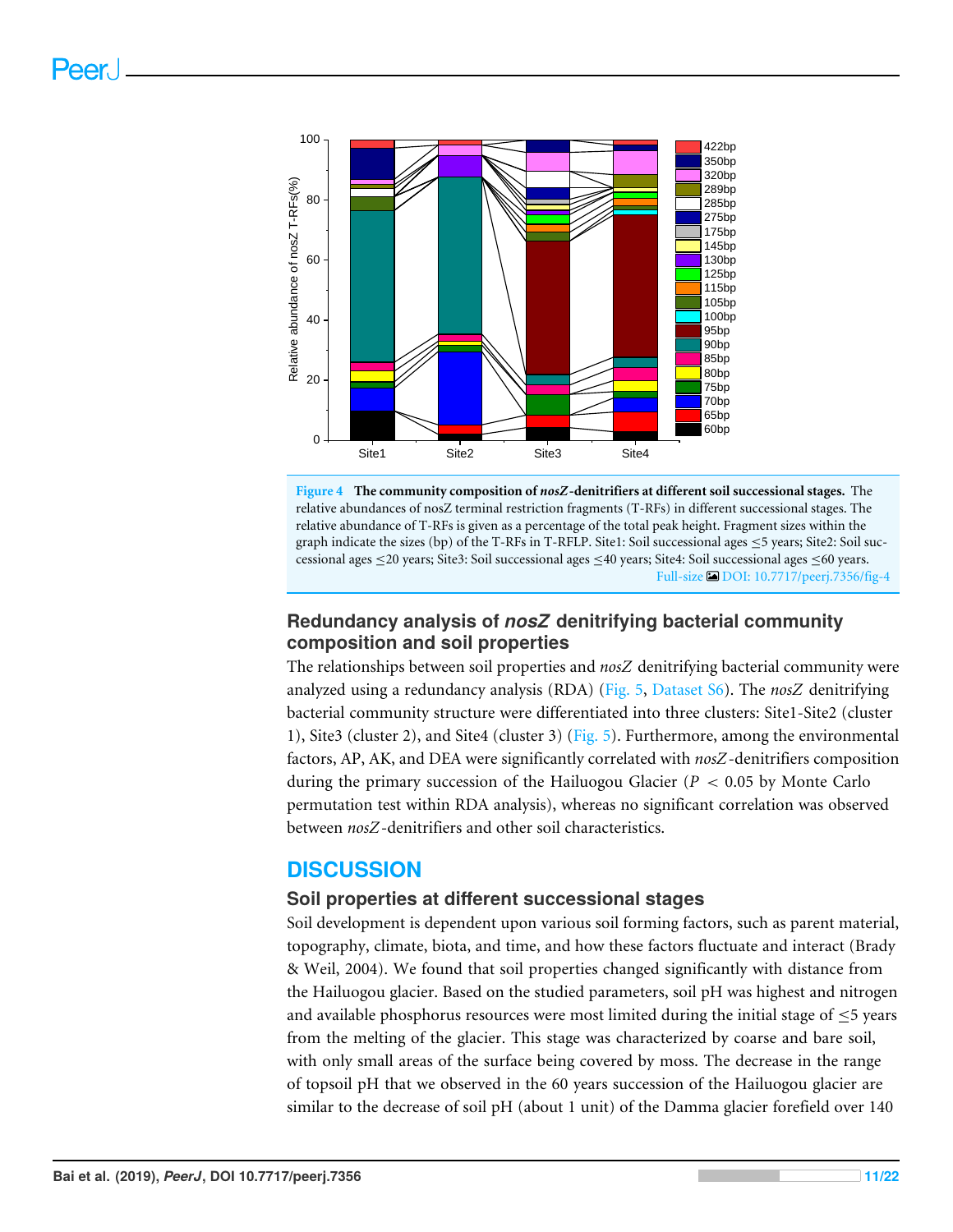<span id="page-11-0"></span>

**Figure 5 Redundancy analysis ordination diagram of the** *nosZ***-denitrifying bacterial community composition associated with environmental variables.** The relative abundances of nosZ terminal restriction fragments (T-RFs) in different successional stages. The relative abundance of T-RFs is given as a percentage of the total peak height. Fragment sizes within the graph indicate the sizes (bp) of the T-RFs in T-RFLP. Site1: Soil successional ages ≤5 years; Site2: Soil successional ages ≤20 years; Site3: Soil successional ages ≤40 years; Site4: Soil successional ages ≤60 years.

Full-size [DOI: 10.7717/peerj.7356/fig-5](https://doi.org/10.7717/peerj.7356/fig-5)

years (*[Dümig, Smittenberg & Kogel-Knabner, 2011](#page-17-7)*). The decrease of pH can be ascribed to increased excretion of organic acids by plant roots and accumulation of acid-forming soil organic matter with progressive vegetation development (*[Lauber et al.,](#page-18-7) [2009](#page-18-7)*; *[Zhou et](#page-21-1) [al., 2013](#page-21-1)*). Previous studies showed that a greater variety of plant litter entering the soil as the succession proceeded correlated with accelerated organic substrates and nitrogen accumulation (*[He & Tang, 2008](#page-17-4)*; *[Mavris et al., 2010](#page-18-8)*), and this may explain our findings that SOC and TN contents increased significantly along the successional 60 years. Furthermore, the humid and mild climate on the Hailuogou Glacier chronosequence is more favorable for rapid accumulation of organic carbon (*[Lei et al., 2015](#page-18-5)*). In our study, AP and AK content was maintained at a low level during the initial stages, and sharply increased at Site3. The high concentration of AP during the later phase was likely a consequence that from the 40 to 60 year-old sites, the decreased pH (7.19) resulted in intensified bedrock weathering, increased liberation of formerly occluded bedrock P, and its conversion into available P compared to the younger soils (0–20 years) (*[Lajtha & Schlesinger, 1988](#page-18-9)*). Topsoil AP concentration increased markedly at 40 years of deglaciation, and subsequently, the abundant annual precipitation (approximately 1,947 mm) led to a strong erosion and loss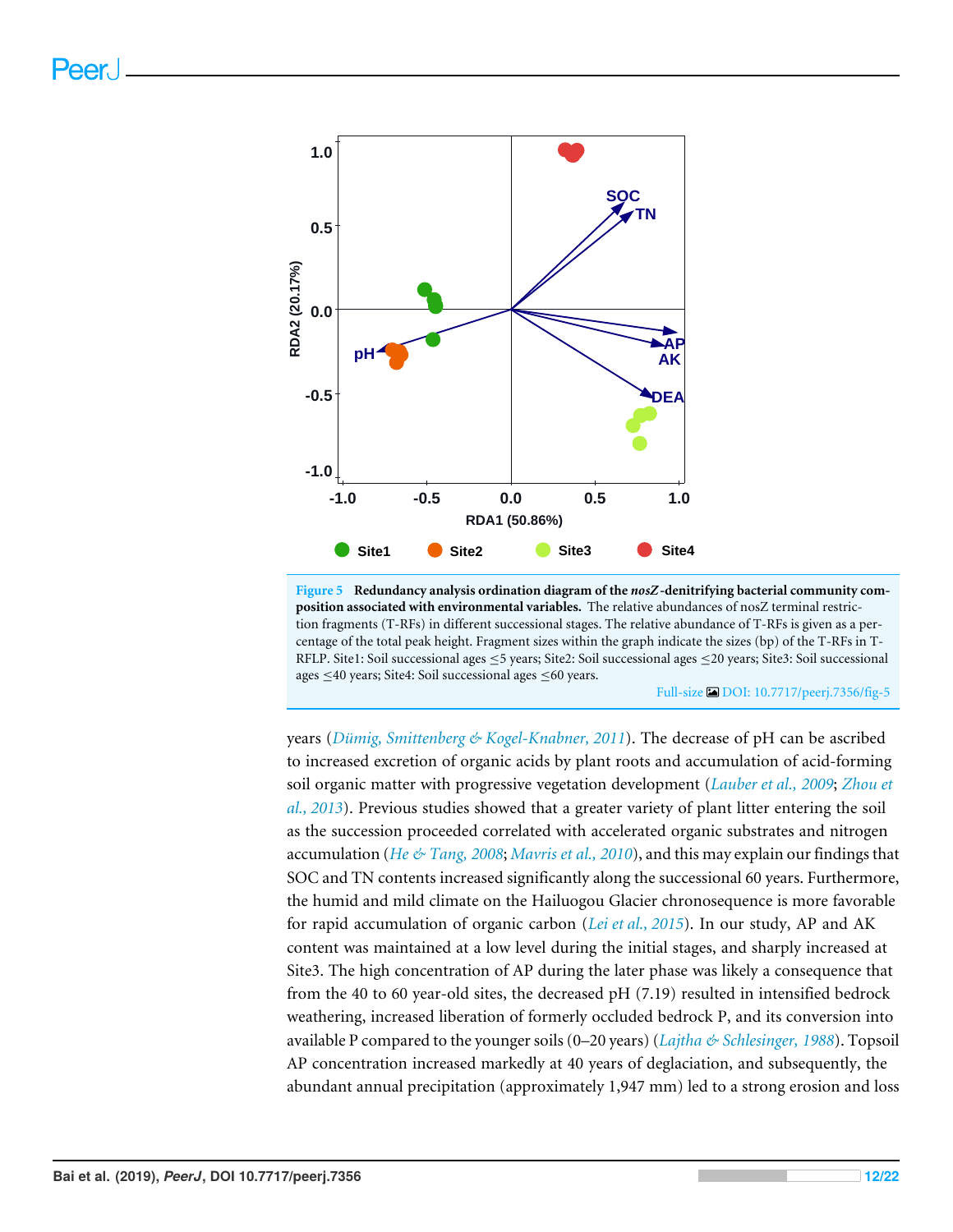of soil P (*[Jiang et al., 2018](#page-18-1)*). Our findings suggest that these sequences of events led to the decrease in available P after >40 years of soil development.

### **Denitrifying enzyme activity in different successional stages**

While denitrification is a critical part of the nitrogen cycle, how denitrification develops in soil over time remains unclear. In general, potential enzyme activities related to dry soil increases along the chronosequence (*[Brankatschk et al., 2011](#page-16-2)*). A previous study showed that potential denitrification activity increased gradually along a chronosequence of a glacier forefield (*[Brankatschk et al., 2011](#page-16-2)*). *[Salles et al. \(2017\)](#page-19-8)* found that the potential denitrification activity increased progressively along a salt marsh succession, and reached extreme values at the successional 100 years. In our study, DEA remained low level during the initial stage of the glacier forefield, and sharply increased to its highest value at successional 40 years. At well-developed soil sites, plant root exudation can enhance water retention and reduce oxygen diffusion. These mechanisms can enhance thesoil denitrification rates, which may explain the results of our study (*[Kandeler et al., 2006](#page-18-3)*). Furthermore, denitrification is determined by physical, chemical and biological factors, including soil moisture, soil carbon, and soil nitrogen (*[Leloup et al., 2018](#page-18-10)*). Most studies have found that soil carbon and pH have the fundamental effect on denitrification (*[Zeng et](#page-20-6) [al., 2015](#page-20-6)*). Specifically, soil denitrifying activity is often correlated with soil pH, soil organic carbon, nitrate, and soil moisture (*[Salles et al., 2017](#page-19-8)*). However, soil microbial denitrifiers are the primary organisms that drive denitrification. *[Petersen et al. \(2012\)](#page-19-9)* found that the abundance of *nirK/S* had indirect effects on potential denitrification activity. In contrast, *[Brankatschk et al. \(2011\)](#page-16-2)* found that potential enzyme activities correlated with *nosZ* gene copy number, and not with the abundance of *nirS* or *nirK*. In our study, DEA was not correlated with soil properties, but showed significant correlations with the abundance of *nosZ-* denitrifiers. The strong correlation between *nosZ* gene abundance and enzymatic activities may explain why  $N_2O$  reducers occur in many different groups of microorganisms with different physiological backgrounds. However, induction of the  $N_2O$  reductase is linked to the presence of nitrate, thus similarly regulated for all groups of  $N_2O$  reducers (*[Zumft, 1997](#page-21-0)*; *[Hallin et al., 2009](#page-17-8)*).

## **The** *nosZ* **denitrifying bacterial community abundance response to different successional stages**

Denitrifying bacteria are widely distributed in different ecosystems and strongly shaped by the ecological conditions. For example, soil depth and seasonal changes significantly affect the composition and abundance of denitrifying bacterial communities (*[Henry et](#page-17-9) [al., 2006](#page-17-9)*; *[Wu et al., 2017](#page-20-7)*; *[Tang et al., 2016](#page-20-8)*). The abundance of functional genes (*nirS/K, nosZ*) could also indirectly reflect the denitrification activity of the soil (*[Wu et al., 2017](#page-20-7)*). Therefore, quantitative analysis of denitrifying functional genes is often used to study changes in denitrification in a given ecosystem. *nosZ* is part of a well-known clade of nitrous oxide reductases (clade I). While *nosZ* belonging to clade II have been recently discovered (*[Sanford et al., 2012](#page-19-10)*; *[Jones et al., 2013](#page-18-11)*), we only quantified *nosZ* clade I genes. A study on similar soil stages at the Schiermonikoog Island (*[Dini-Andreote et al., 2016](#page-17-5)*)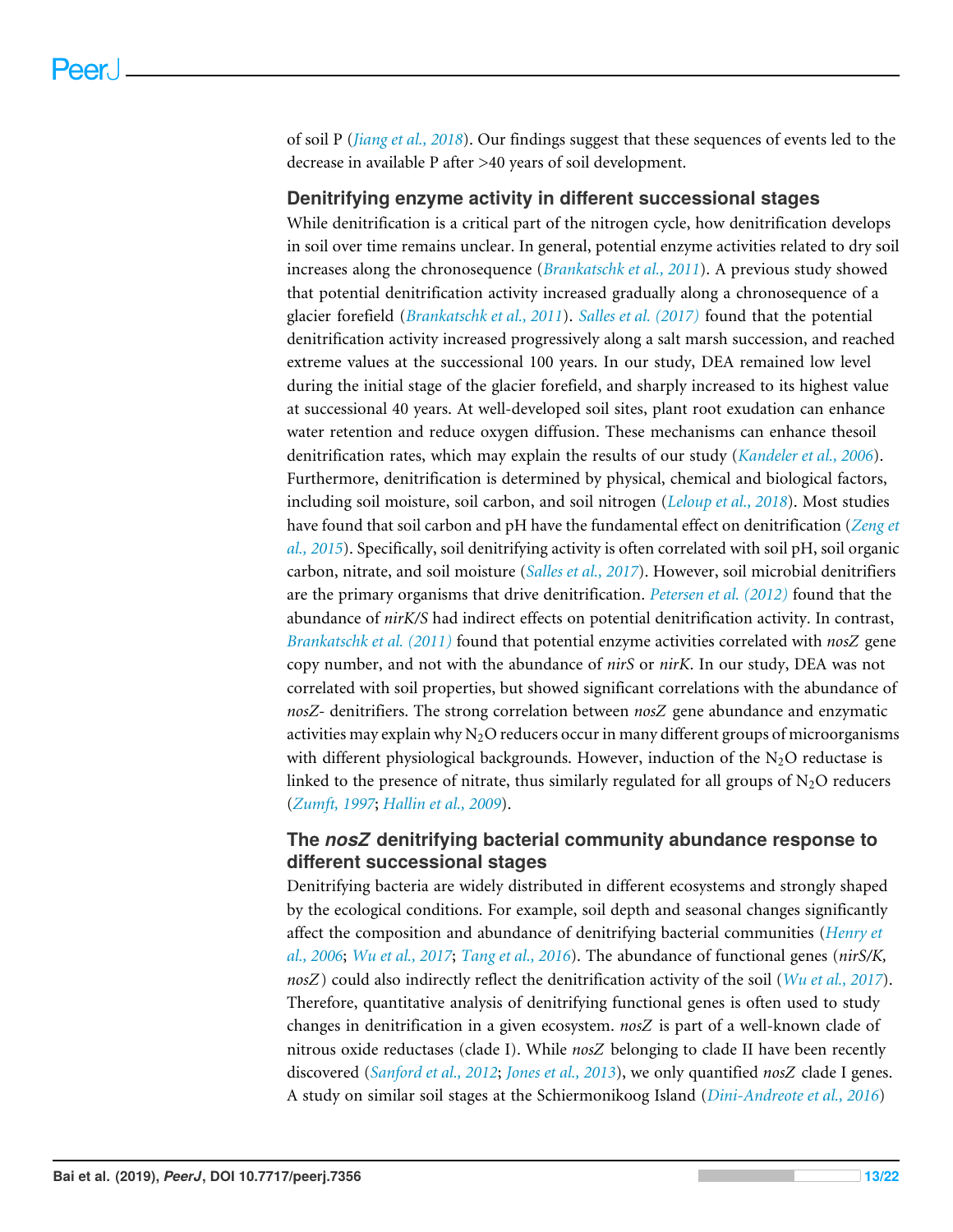quantified both clades, and observed that the abundance of clade I was ca. 10-fold higher than clade II across all successional stages. Thus, while we did not quantify *nosZ* clade II genes, we believe that our results reflect the most abundant denitrifying bacteria along the chronosequence. *[Henry et al. \(2006\)](#page-17-9)* found that *nosZ* abundance gradually increased and peaked at the early successional stages, with subsequent decreases during the mature stage. Similar to this, we found that *nosZ* abundance increased significantly from the initial (Site1,  $4.47 \pm 0.09$  log copy numbers g<sup>-1</sup> dry soil) to the later stages (Site3, 5.86  $\pm$  0.05 log copy numbers  $g^{-1}$  dry soil), then decreased significantly afterwards (Site4, 5.43  $\pm$  0.09 log copy numbers  $g^{-1}$  dry soil) [\(Fig. 3\)](#page-8-0). As nitrous oxide reductase is sensitive to environmental variation changes in *nosZ* abundance likely caused by the differences in plant development, soil formation and the accumulation of soil nutrients in the different successional stages (*[Zhang et al., 2017](#page-21-3)*). For example, *[Meng et al. \(2017\)](#page-18-12)* showed that the survival and growth of soil microorganisms are facilitated by the abundance of plant species and plant litter, leading to a gradual increase in functional genes throughout the succession. In addition, *[Salles et al. \(2017\)](#page-19-8)* indicated the high soil pH of salt marshes is the most limiting factor for microbial growth, and *nosZ* abundance remained constant throughout the succession of such ecosystems.

## **Variation in** *nosZ* **denitrifying bacterial communities in response to primary succession**

Denitrification in soils is often rate-limited by the last step, the conversion of nitrous oxide to nitrogen, which is driven by *nosZ*-denitrifiers (*[Philippot, 2002](#page-19-6)*; *[Kandeler et al.,](#page-18-3) [2006](#page-18-3)*). However, the consequences of such modifications of the communities composition and relative abundances of the denitrification genes for  $N_2O$  and  $N_2$  fluxes in primary succession ecosystem are still unclear (*[Kandeler et al., 2006](#page-18-3)*). Thus, one of the main purposes of this study was to monitor the response of the *nosZ*-denitrifier community structure to primary succession of Hailuogou glacier foreland. A previous study revealed that *nosZ* denitrifiers presented clear trends of succession during soil development (*[Zeng et al.,](#page-20-9) [2016](#page-20-9)*). The abundance of *nosZ* gene was lowest in young soil (<10 years), and increased significantly with progressing succession, with a maximum in late succession (*[Kandeler](#page-18-3) [et al., 2006](#page-18-3)*; *[Brankatschk et al., 2011](#page-16-2)*). In our study, specific and dominant *nosZ* T-RFs were changed during the primary succession, and different sites had different proportions in the relative abundance of T-RFs. For example, we detected 90 bp T-RFs, which was affiliated with *Azospirillum*, and dominated in soil during early successional stages (0–20 years)*.* However, T-RFs of 95 bp was dominant in the mature phase (40–60 years), and this fragmentc *Rubrivivax*. Moreover, some less abundant T-RFs fragments, such as 100 and 275 bp T-RFs were observed only in Site3 and Site4, which were affiliated with *Bradyrhizobium* and *Pseudomonas*, respectively, and the unidentified 175 bp T-RFs was detected only in Site3 [\(Fig. 4\)](#page-10-0). A previous study reported that less abundant T-RFs are sensitive to environmental changes compared to the core denitrifying bacteria in wetlands for swine wastewater treatment (*[Zhang et al., 2017](#page-21-3)*). Remarkably, in our study, both the dominant and less abundant T-RFs were sensitive to primary succession. The most probable reason for the above phenomenon is that the community compositions of *nosZ* denitrifiers are strongly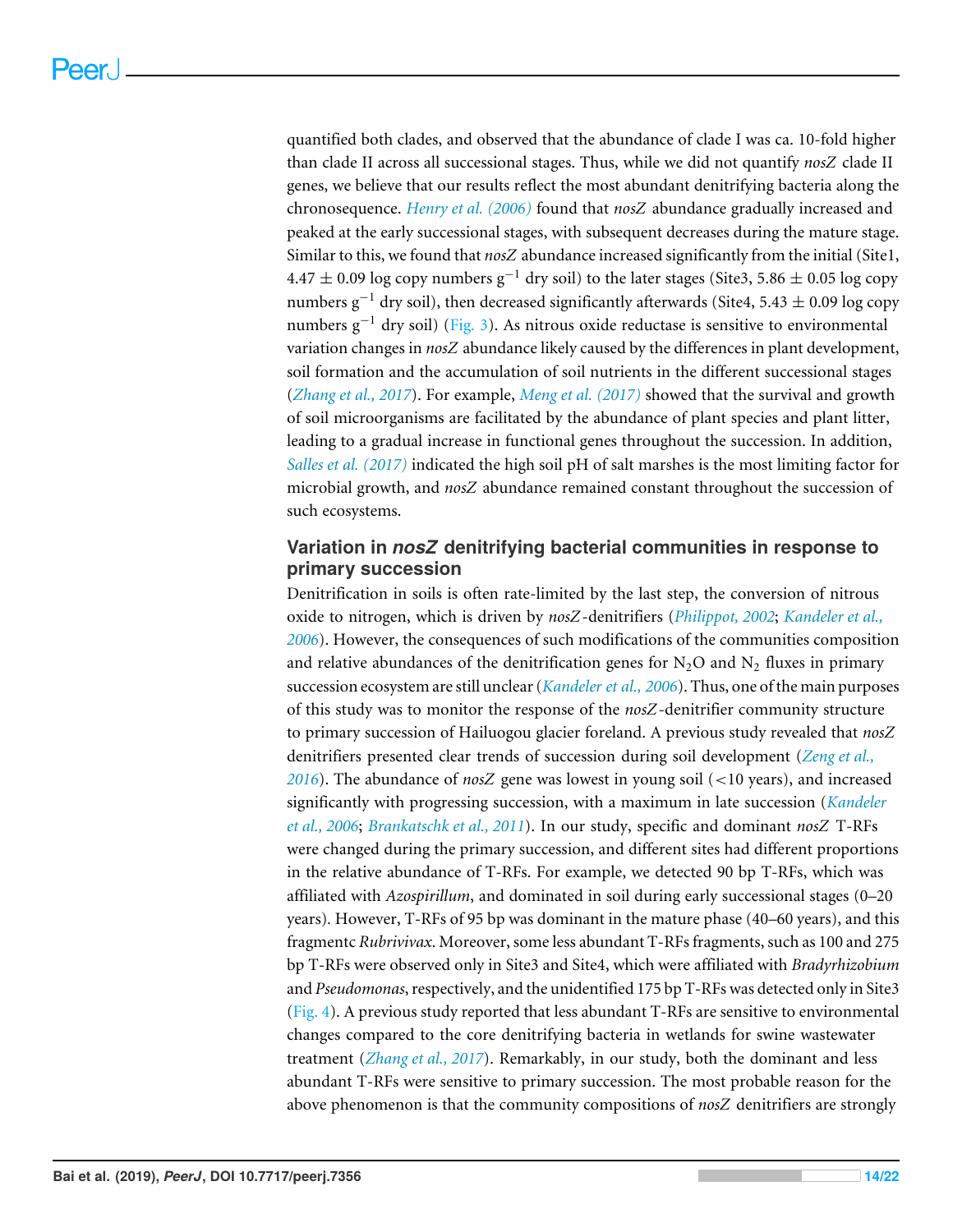shaped by the environmental conditions, such as denitrifying enzyme activity, soil organic carbon and total nitrogen (*[Brankatschk et al., 2011](#page-16-2)*; *[Kandeler et al., 2006](#page-18-3)*; *[Zeng et al., 2016](#page-20-9)*). Our findings agree with past studies that the distribution of denitrification microorganisms depend on the environment (*[Chen et al., 2012](#page-16-7)*; *[Zhang et al., 2017](#page-21-3)*; *[Foshtomi et al., 2018](#page-17-10)*).

## **Relationships between** *nosZ* **denitrifying bacterial communities and soil properties**

Environmental factors can significantly affect both the denitrification processes and the functional genes involved in the microbial pathway, and factors such as carbon substrate availability, moisture, pH, and other edaphic nutrients play crucial roles (*[Wallenstein](#page-20-10) [et al., 2006](#page-20-10)*). *[Göransson, Venterink & Bääth \(2011\)](#page-17-11)* suggested that SOC and N were the most limiting resources that influenced soil development and microbial activity in early soils. Furthermore, *[Wardle, Walker & Bardgett \(2004\)](#page-20-11)* showed that SOC was the most limiting factor for microbial growth and activity in early, unvegetated, barren soils, and the N-limitation effect occurred as carbon accumulated in the early soil. However, there is still no consensus on the major limiting factors of primary succession. *[Zeng et al. \(2015\)](#page-20-6)* indicated that soil microbial processes and enzyme activities were significantly correlated with pH, and available P and K. *[Tang et al. \(2016\)](#page-20-8)* showed that phosphorus had a strong influence on the abundance of nitrogen-cycling microorganisms in forest plantations, with a strong positive correlation between soil available phosphorus and nitrogen cycling-related microbial functional gene abundance. *[Knelman et al. \(2012\)](#page-18-0)* showed that soil nutrient and carbon pools did not correlate with bacterial community composition, and pH was the only soil parameter that correlated with bacterial community composition. Overall, there is a close relationship between microorganisms and soil parameters, and because microorganisms are near the bottom of the food chain, changes in microbial community are often a precursor to changes in environmental parameters as a whole. Therefore, they are typically the first organisms to react to chemical and physical changes in the environment (*[Zeng et al., 2015](#page-20-6)*). We found that soil pH, denitrifying enzyme activity, and available phosphorus and potassium significantly affected the composition of *nosZ* denitrifying bacterial communities. Soil pH was negatively correlated with the evenness of denitrifying bacteria, while soil available phosphorus and potassium were positively correlated with the Shannon–Weiner index. Soil available phosphorus and potassium, and denitrifying enzyme activity were positively linked to richness. *[Rangwala & Miller \(2012\)](#page-19-11)* indicated that soil phosphorus limits plant productivity and indirectly affects soil microbial communities. *[Jha et al. \(2017\)](#page-17-12)* found that *nosZ* community structure had the strongest correlation with soil moisture content and available phosphorus. Those results were in agreement with our findings showing the relationship between *nosZ-* denitrifiers and soil properties. While we focused specifically on *nosZ* abundance, previous studies have indicated that *nirS* and *nirK* communities are also strongly structured along gradients of soil water and phosphorus contents (*[Jha et al., 2017](#page-17-12)*).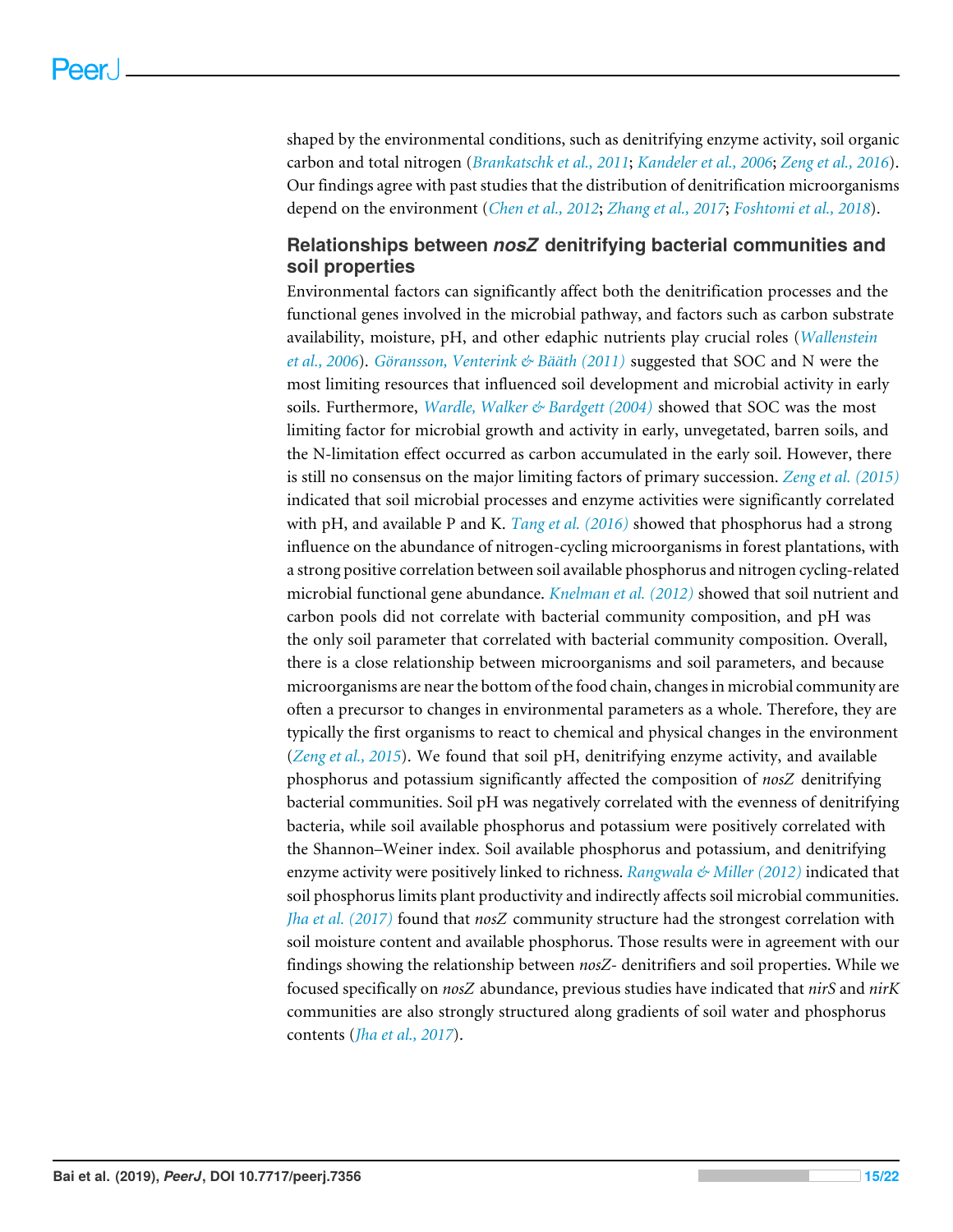## **CONCLUSIONS**

We found that the variation in soil properties, denitrifying enzyme activity, abundance, and composition of the *nosZ* denitrifying bacterial community differed along successional stages. Soil pH decreased gradually in the course of succession, while SOC and TN significantly increased with the primary succession, and AP and AK increased gradually and peaked at Site3.The diversity and abundance of *nosZ*-denitrifiers was higher in successional 20–60 years soils compared to successional 0–5 years soils, and was highest at Site3 (40 years). Overall, 21 *nosZ* T-RFs were detected in the primary succession stages, but the dominant and specific T-RFs allowed for the identification to the genus level along a glacier forefield chronosequence. Of the fragments that were found, 90 bp T-RFs was consistent with the T-RF of *Azospirillum*, and 95 bp T-RFs was consistent with *Rubrivivax*, which were dominanting the soil in the early successional stages (0–20 years) and in the mature phase (40–60 years), respectively. Furthermore, the T-RFs of 100 and 275 bp were detected only in Site3 and Site4, and were consistent with *Bradyrhizobium* and *Pseudomonas*, respectively. Moreover, the unidentified 175 bp T-RFs was detected only in Site3. Of the measured abiotic factors, AP, AK and DEA correlated significantly with the abundance ( $P < 0.05$  by Monte Carlo permutation test within RDA analysis). The results of this study provide the basis for predicting the changes in soil denitrifying bacterial community in the primary succession of Hailuogou Glacier retreat areas.

## **ACKNOWLEDGEMENTS**

We appreciate the help from Mr. Haibing Wu, Sichuan Agricultural University, for field sampling and Miss. Yingyan Wang, Southwest University, for the technical support.

## <span id="page-15-0"></span>**ADDITIONAL INFORMATION AND DECLARATIONS**

## **Funding**

This study was supported by the Science and Technology Department of the Tibet and Sichuan Agricultural University. The funders had no role in study design, data collection and analysis, decision to publish, or preparation of the manuscript.

## **Grant Disclosures**

The following grant information was disclosed by the authors: Science and Technology Department of the Tibet and Sichuan Agricultural University.

#### **Competing Interests**

The authors declare there are no competing interests.

### **Author Contributions**

- [Yan Bai](#page-0-4) performed the experiments, analyzed the data, prepared figures and/or tables, authored or reviewed drafts of the paper, approved the final draft.
- [Xiying Huang](#page-0-5) and [Xiangrui Zhou](#page-0-6) performed the experiments, analyzed the data, prepared figures and/or tables, approved the final draft.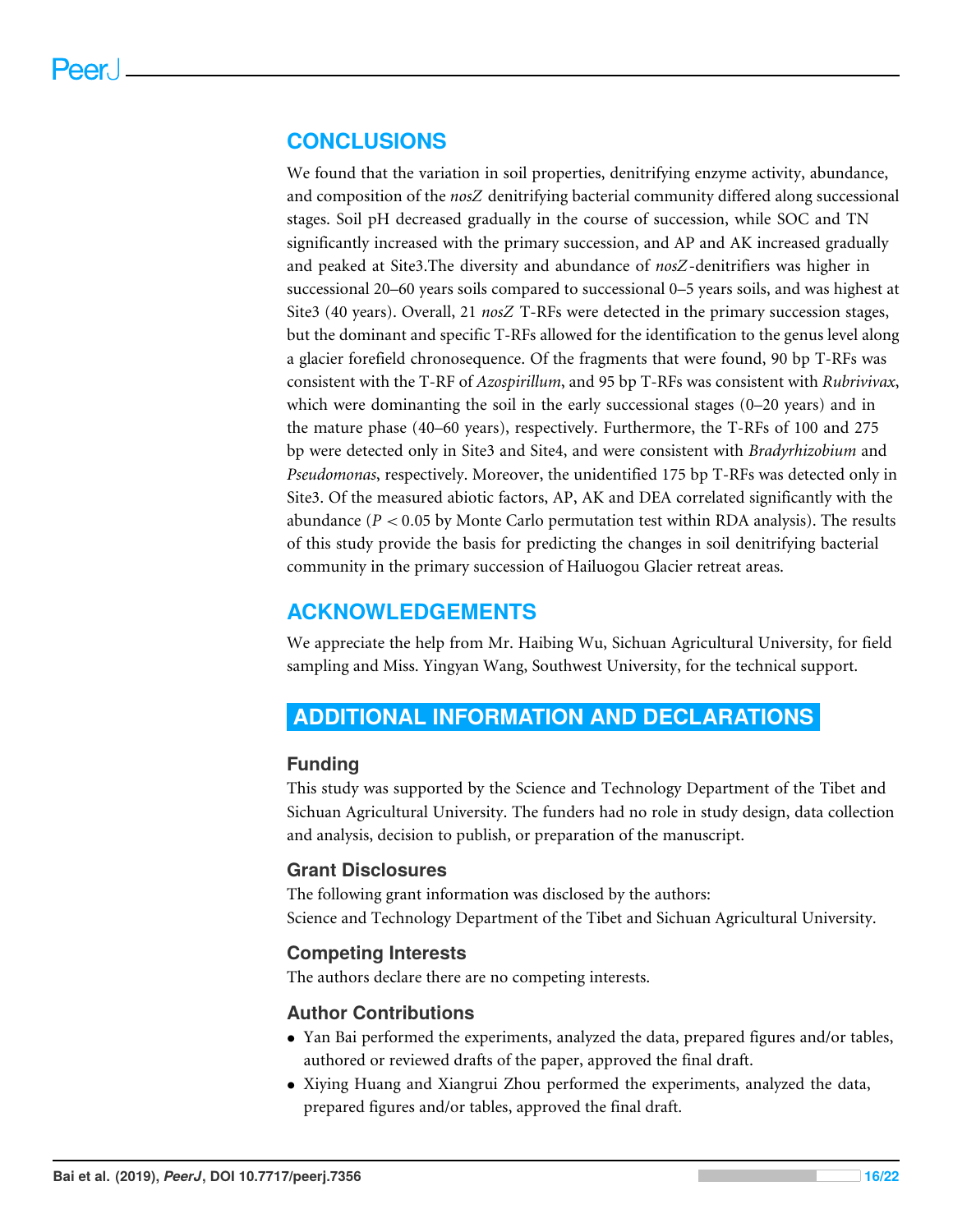- [Quanju Xiang,](#page-0-7) [Ke Zhao,](#page-0-8) [Xiumei Yu](#page-0-9) and [Hao Jiang](#page-0-10) conceived and designed the experiments.
- [Qiang Chen](#page-0-11) conceived and designed the experiments, contributed reagents/materials/ analysis tools.
- [Tashi Nyima](#page-0-12) and [Xue Gao](#page-0-13) contributed reagents/materials/analysis tools.
- [Yunfu Gu](#page-0-14) conceived and designed the experiments, analyzed the data, contributed reagents/materials/analysis tools, authored or reviewed drafts of the paper, approved the final draft.

## **Data Availability**

The following information was supplied regarding data availability: Raw data is available in the [Supplemental Files](http://dx.doi.org/10.7717/peerj.7356#supplemental-information) and at GenBank: [KT329435.](https://www.ncbi.nlm.nih.gov/nucleotide?term=KT329435)

## **Supplemental Information**

Supplemental information for this article can be found online at [http://dx.doi.org/10.7717/](http://dx.doi.org/10.7717/peerj.7356#supplemental-information) [peerj.7356#supplemental-information.](http://dx.doi.org/10.7717/peerj.7356#supplemental-information)

## **REFERENCES**

<span id="page-16-4"></span>**Bao SD. 2007.** *Soil agro-chemical analysis*. Beijing: China Agriculture Press.

- <span id="page-16-6"></span>**Bharti N, Barnawal D, Maji D, Kalra A. 2015.** Halotolerant PGPRs prevent major shifts in indigenous microbial community structure under salinity stress. *Microbial Ecology* **70**:196–208 [DOI 10.1007/s00248-014-0557-4.](http://dx.doi.org/10.1007/s00248-014-0557-4)
- <span id="page-16-0"></span>**Bradley JA, Arndt S, Šabacká M, Benning LG, Barker GL, Blacker JJ, Yallop ML, Wright KE, Bellas CM, Telling J, Tranter M, Anesio AM. 2016.** Microbial dynamics in a high-arctic glacier forefield: a combined field, laboratory, and modeling approach. *Biogeosciences* **13**:5677–5696 [DOI 10.5194/bg-13-5677-2016.](http://dx.doi.org/10.5194/bg-13-5677-2016)
- <span id="page-16-2"></span>**Brankatschk R, Töwe S, Kleineidam K, Schloter M, Zeyer J. 2011.** Abundances and potential activities of nitrogen cycling microbial communities along a chronosequence of a glacier forefield. *The ISME Journal* **5**:1025–1037 [DOI 10.1038/ismej.2010.184.](http://dx.doi.org/10.1038/ismej.2010.184)
- <span id="page-16-3"></span>**Bremner J, Mulvaney CS. 1996.** Nitrogen-total. Methods of Soil Analysis Chemical Methods. *American Society of Agronomy, Madison* **72**:532–535 [DOI 10.1016/B978-0-12-386454-3.00522-4.](http://dx.doi.org/10.1016/B978-0-12-386454-3.00522-4)
- <span id="page-16-1"></span>**Brown SP, Jumpponen A. 2014.** Contrasting primary successional trajectories of fungi and bacteria in retreating glacier soils. *Molecular Ecology* **23**:481–497 [DOI 10.1111/mec.12487.](http://dx.doi.org/10.1111/mec.12487)
- <span id="page-16-7"></span>**Chen Z, Liu JB, Wu MN, Xie XL, Wu JS, Wei WX. 2012.** Differentiated response of denitrifying communities to fertilization regime in paddy soil. *Microbial Ecology* **63**:446–459 [DOI 10.1007/s00248-011-9909-5.](http://dx.doi.org/10.1007/s00248-011-9909-5)
- <span id="page-16-5"></span>**Dambreville C, Hallet S, Nguyen C, Morvan T, Germon JC, Philippot L. 2006.** Structure and activity of the denitrifying community in maize-cropped field fertilized with composted pig manure or ammonium nitrate. *FEMS Microbiology Ecology* **56**:119–131 [DOI 10.1111/j.1574-6941.2006.00064.x.](http://dx.doi.org/10.1111/j.1574-6941.2006.00064.x)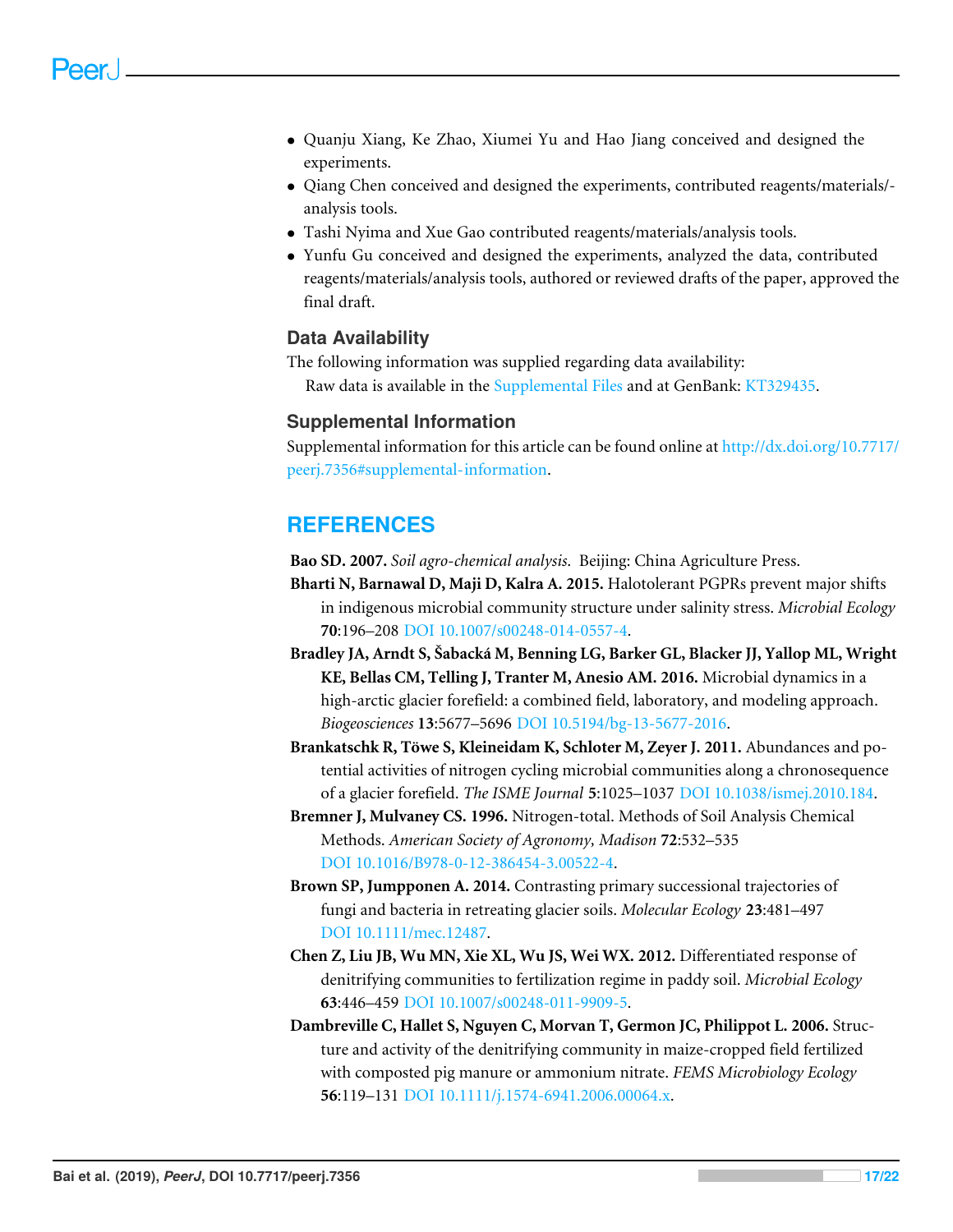- <span id="page-17-5"></span>**Dini-Andreote F, Brossi MJL, Van Elsas JD, Salles JF. 2016.** Reconstructing the genetic potencial of the microbially mediated nitrogen cycle in a salta marsh ecosystem. *Frontiers in Microbiology* **7**:902 [DOI 10.3389/fmicb.2016.00902.](http://dx.doi.org/10.3389/fmicb.2016.00902)
- <span id="page-17-7"></span>**Dümig A, Smittenberg R, Kogel-Knabner I. 2011.** Concurrent evolution of organic and mineral components during initial soil development after retreat of the Damma glacier, Switzerland. *Geoderma* **163**:83–94 [DOI 10.1016/j.geoderma.2011.04.006.](http://dx.doi.org/10.1016/j.geoderma.2011.04.006)
- <span id="page-17-6"></span>**Egert M, Friedrich MW. 2003.** Formation of pseudo-terminal restriction fragments, a PCR-related bias affecting terminal restriction fragment length polymorphism analysis of microbial community structure. *Applied and Environmental Microbiology* **69**:2555–2562 [DOI 10.1128/AEM.69.5.2555-2562.2003.](http://dx.doi.org/10.1128/AEM.69.5.2555-2562.2003)
- <span id="page-17-10"></span>**Foshtomi MY, Leliaert F, Derycke S, Willems A, Vincx M, Vanaverbeke J. 2018.** The effect of bio-irrigation by the polychaete *Lanice conchilega* on active denitrifiers: distribution, diversity and composition of *nosZ* gene. *PLOS ONE* **13(2)**:e0192391 [DOI 10.1371/journal.pone.0192391.](http://dx.doi.org/10.1371/journal.pone.0192391)
- <span id="page-17-11"></span>**Göransson H, Venterink HO, Bääth E. 2011.** Soil bacterial growth and nutrient limitation along a chronosequence from a glacier forefield. *Soil Biology and Biochemistry* **43**:1333–1340 [DOI 10.1016/j.soilbio.2011.03.006.](http://dx.doi.org/10.1016/j.soilbio.2011.03.006)
- <span id="page-17-8"></span>**Hallin S, Jones CM, Schloter M, Philippot L. 2009.** Relationship between N-cycling communities and ecosystem functioning in a 50-year-old fertilization experiment. *The ISME Journal* **3**:597–605 [DOI 10.1038/ismej.2008.128.](http://dx.doi.org/10.1038/ismej.2008.128)
- <span id="page-17-3"></span>**Hallin S, Philippot L, Löffler FE, Sanford RA, Jones CM. 2018.** Genomics and ecology of novel N2O-Reducing microorganisms. *Trends in Microbiology* **26**:43–55 [DOI 10.1016/j.tim.2017.07.003.](http://dx.doi.org/10.1016/j.tim.2017.07.003)
- <span id="page-17-4"></span>**He L, Tang Y. 2008.** Soil development along primary succession sequences on moraines of Hailuogou Glacier, Gongga Mountain, Sichuan, China. *Catena* **72**:0–269 [DOI 10.1016/j.catena.2007.05.010.](http://dx.doi.org/10.1016/j.catena.2007.05.010)
- <span id="page-17-9"></span>**Henry S, Bru D, Stres B, Hallet S, Philippot L. 2006.** Quantitative detection of the *nosZ* gene, encoding nitrous oxide reductase, and comparison of the abundances of 16S rRNA, *narG*, *nirK,* and *nosZ* genes in soils. *Applied and Environmental Microbiology* **72**:5181–5189 [DOI 10.1128/AEM.00231-06.](http://dx.doi.org/10.1128/AEM.00231-06)
- <span id="page-17-2"></span>**Howarth RW. 2004.** Human acceleration of the nitrogen cycle: drivers, consequences, and steps toward solutions. *Water Science and Technology* **49**:7–13 [DOI 10.1016/j.watres.2003.10.005.](http://dx.doi.org/10.1016/j.watres.2003.10.005)
- <span id="page-17-1"></span>**Insam H, Delgado-Granados H, MagdalenaNagler M, Waldhuber S, Podmirseg SM, Quideau S. 2017.** Soil microbiota along Ayoloco glacier retreat area of Iztaccíhuatl volcano, Mexico. *Catena* **153**:83–88 [DOI 10.1016/j.catena.2017.02.001.](http://dx.doi.org/10.1016/j.catena.2017.02.001)
- <span id="page-17-12"></span>**Jha N, Saggar S, Giltrap D, Tillman R, Deslippe J. 2017.** Soil properties impacting denitrifier community size, structure, and activity in New Zealand dairy-grazed pasture. *Biogeosciences Discussions* **14**:4243–4253 [DOI 10.5194/bg-14-4243-2017.](http://dx.doi.org/10.5194/bg-14-4243-2017)
- <span id="page-17-0"></span>**Jiang YL, Lei YB, Qin W, Korpelainen H, Li CY. 2019.** Revealing microbial processes and nutrient limitation in soil through ecoenzymatic stoichiometry and glomalinrelated soil proteins in a retreating glacier forefield. *Geoderma* **338**:313–324 [DOI 10.1016/j.geoderma.2018.12.023.](http://dx.doi.org/10.1016/j.geoderma.2018.12.023)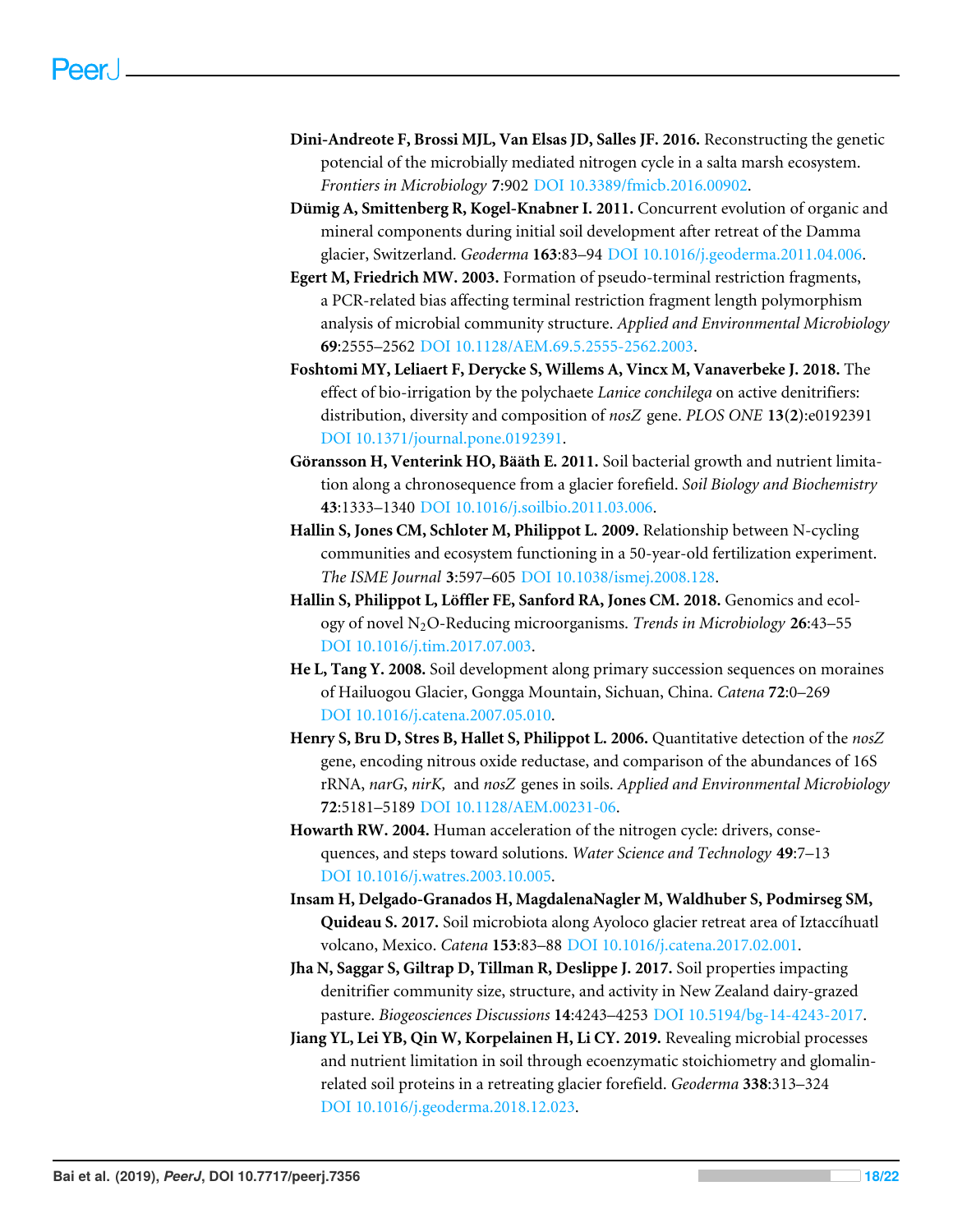- <span id="page-18-1"></span>**Jiang YL, Lei YB, Yang Y, Korpelainen H, Niinemets Ü, Li CY. 2018.** Divergent assemblage patterns and driving forces for bacterial and fungal communities along a glacier forefield chronosequence. *Soil Biology and Biochemistry* **118**:207–216 [DOI 10.1016/j.soilbio.2017.12.019.](http://dx.doi.org/10.1016/j.soilbio.2017.12.019)
- <span id="page-18-11"></span>**Jones CM, Graf DR, Bru D, Philippot L, Hallin S. 2013.** The unaccounted yet abundant nitrous oxide-reducing microbial community: a potential nitrous oxide sink. *The ISME Journal* **7**:417–426 [DOI 10.1038/ismej.2012.125.](http://dx.doi.org/10.1038/ismej.2012.125)
- <span id="page-18-3"></span>**Kandeler E, Deiglmayr K, Tscherko D, Bru D, Philippot L. 2006.** Abundance of *narG*, *nirS*, *nirK*, and *nosZ* Genes of denitrifying bacteria during primary successions of a glacier foreland. *Applied and Environmental Microbiology* **72**:5957–5962 [DOI 10.1128/AEM.00439-06.](http://dx.doi.org/10.1128/AEM.00439-06)
- <span id="page-18-0"></span>**Knelman JE, Legg TM, ÓNeill SP, Washenberger CL, González A, Cleveland CC, Nemergut DR. 2012.** Bacterial community structure and function change in association with colonizer plants during early primary succession in a glacier forefield. *Soil Biology and Biochemistry* **46**:172–180 [DOI 10.1016/j.soilbio.2011.12.001.](http://dx.doi.org/10.1016/j.soilbio.2011.12.001)
- <span id="page-18-9"></span>**Lajtha K, Schlesinger WH. 1988.** The biogeochemistry of phosphorus cycling and phosphorus availability along a desert soil chronosequence. *Ecology* **69**:24–39 [DOI 10.2307/1943157.](http://dx.doi.org/10.2307/1943157)
- <span id="page-18-2"></span>**Lashof DA, Ahuja DR. 1990.** Relative contributions of greenhouse gas emissions to global warming. *Nature* **344**:529–531 [DOI 10.1038/344529a0.](http://dx.doi.org/10.1038/344529a0)
- <span id="page-18-7"></span>**Lauber CL, Hamady M, Knight R, Fierer N. 2009.** Pyrosequencing-based assessment of soil pH as a predictor of soil bacterial community structure at the continental scale. *Applied Environmental Microbiology* **75**:5111–5120 [DOI 10.1007/s10533-017-0296-y.](http://dx.doi.org/10.1007/s10533-017-0296-y)
- <span id="page-18-5"></span>**Lei Y, Zhou J, Xiao H, Duan B, Wu Y, Korpelainen H, Li C. 2015.** Soil nematode assemblages as bioindicators of primary succession along a 120-year-old chronosequence on the Hailuogou Glacier forefield, SW China. *Soil Biology and Biochemistry* **88**:362–371 [DOI 10.1016/j.soilbio.2015.06.013.](http://dx.doi.org/10.1016/j.soilbio.2015.06.013)
- <span id="page-18-10"></span>**Leloup J, Baude M, Nunan N, Meriguet J, Dajoz I, Roux XL, Raynaud X. 2018.** Unravelling the effects of plant species diversity and aboveground litter input on soil bacterial communities. *Geoderma* **317**:1–7 [DOI 10.1016/j.geoderma.2017.12.018.](http://dx.doi.org/10.1016/j.geoderma.2017.12.018)
- <span id="page-18-4"></span>**Li JB, Shen ZH, Li CN, Kou YP, Wang YS, Tu B, Zhang SH, Li XZ. 2018.** Stair-step pattern of soil bacterial diversity mainly driven by pH and vegetation types along the elevational gradients of Gongga Mountain, China. *Frontiers in Microbiology* **9**:569–579 [DOI 10.3389/fmicb.2018.00569.](http://dx.doi.org/10.3389/fmicb.2018.00569)
- <span id="page-18-6"></span>**Mapelli F, Marasco R, Fusi M, Scaglia B, Tsiamis G, Rolli E, Fodelianakis S, Bourtzis K, Ventura S, Tambone F, Adani F, Borin S, Daffonchio D. 2018.** The stage of soil development modulates rhizosphere effect along a High Arctic desert chronosequence. *The ISME Journal* **12**:1188–1198 [DOI 10.1038/s41396-017-0026-4.](http://dx.doi.org/10.1038/s41396-017-0026-4)
- <span id="page-18-8"></span>**Mavris C, Egli M, Plötze M, Blum JD, Mirabella A, Giaccai D, Haeberli W. 2010.** Initial stages of weathering and soil formation in the Morteratsch proglacial area (Upper Engadine, Switzerland). *Geoderma* **155**:359–371 [DOI 10.1016/j.geoderma.2009.12.019.](http://dx.doi.org/10.1016/j.geoderma.2009.12.019)
- <span id="page-18-12"></span>**Meng H, Wu R, Wang YF, Gu JD. 2017.** A comparison of denitrifying bacterial community structures and abundance in acidic soils between natural forest and re-vegetated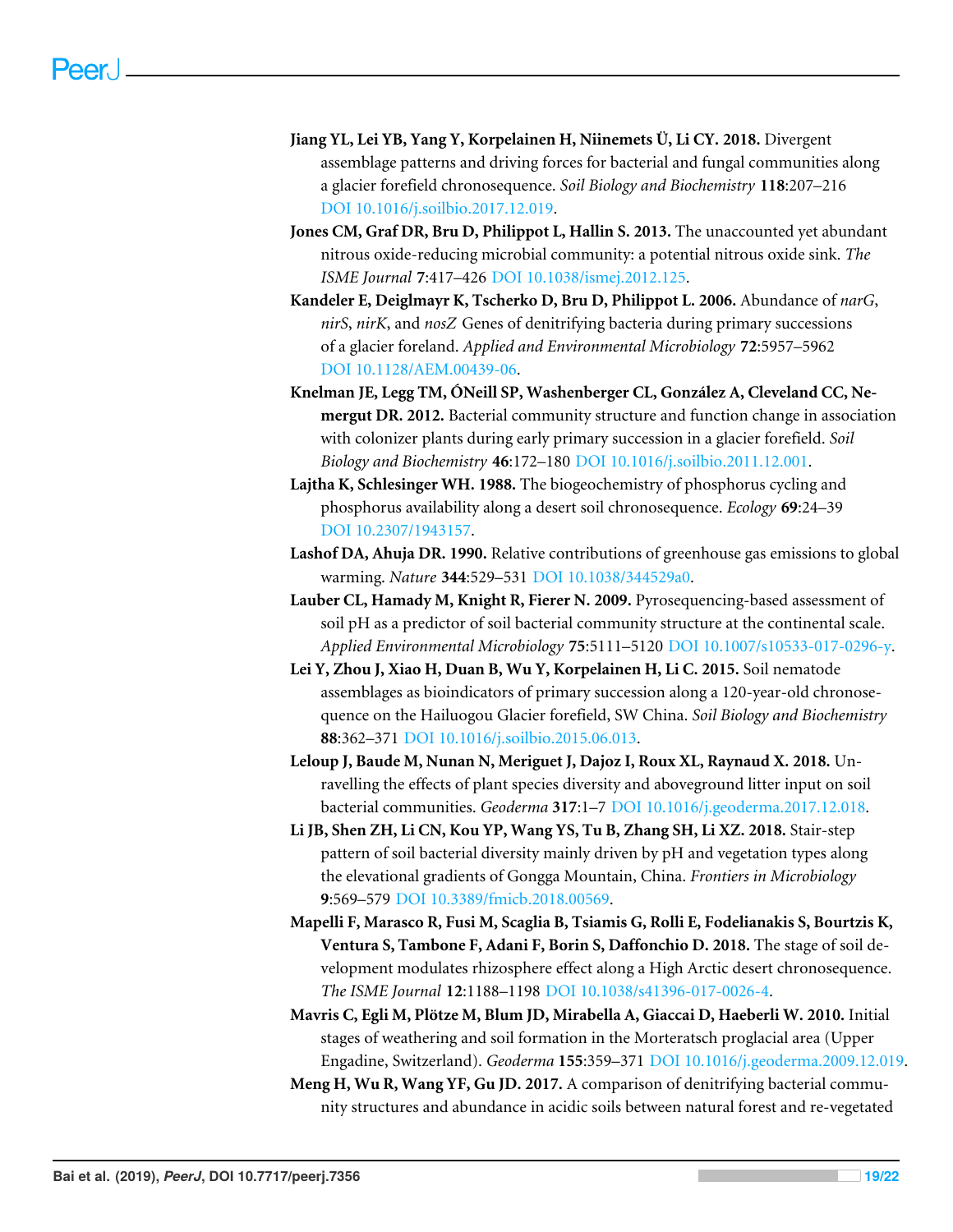forest of Nanling Nature Reserve in southern China. *Journal of Environmental Management* **198**:41–49 [DOI 10.1016/j.jenvman.2017.04.066.](http://dx.doi.org/10.1016/j.jenvman.2017.04.066)

<span id="page-19-3"></span>**Nicol GW. 2010.** Primary succession of soil Crenarchaeota across a receding glacier foreland. *Environmental Microbiology* **7**:337–347 [DOI 10.1111/j.1462-2920.2005.00698.x.](http://dx.doi.org/10.1111/j.1462-2920.2005.00698.x)

<span id="page-19-9"></span>**Petersen DG, Blazewicz SJ, Firestone M, Herman DJ, Turetsky M, Waldrop M. 2012.** Abundance of microbial genes associated with nitrogen cycling as indices of biogeochemical process rates across a vegetation gradient in Alaska. *Environmental Microbiology* **14**:993–1008 [DOI 10.1111/j.1462-2920.2011.02679.x.](http://dx.doi.org/10.1111/j.1462-2920.2011.02679.x)

<span id="page-19-6"></span>**Philippot L. 2002.** Denitrifying genes in bacterial and Archaeal genomes. *Biochimica et Biophysica Acta/General Subjects* **1577**:355–376 [DOI 10.1016/S0167-4781\(02\)00420-7.](http://dx.doi.org/10.1016/S0167-4781(02)00420-7)

<span id="page-19-11"></span>**Rangwala I, Miller JR. 2012.** Climate change in mountains: a review of elevationdependent warming and its possible causes. *Climatic Change* **114**:527–547 [DOI 10.1007/s10584-012-0419-3.](http://dx.doi.org/10.1007/s10584-012-0419-3)

<span id="page-19-8"></span>**Salles JF, Pereira e Silva MC, Dini-Andreote F, Dias ACF, Guillaumaud N, Poly F, Dirk van Elsas J. 2017.** Successional patterns of key genes and processes involved in the microbial nitrogen cycle in a salt marsh chronosequence. *Biogeochemistry* **132**:185–201 [DOI 10.1007/s10533-017-0296-y.](http://dx.doi.org/10.1007/s10533-017-0296-y)

<span id="page-19-10"></span>**Sanford RA, Wagner DD, Wu QZ, Chee-Sanford JC, Thomas SH, Cruz-Garcia C, Rodríguez G, Massol-Deya A, Krishnani KK, Ritalahti KM, Nissen S, Konstantinidis KT, Loffler FE. 2012.** Unexpected nondenitrifier nitrous oxide reductase gene diversity and abundance in soils. *Proceedings of the National Academy of Sciences of the United States of America* **109**:19709–19714 [DOI 10.1073/pnas.1211238109.](http://dx.doi.org/10.1073/pnas.1211238109)

<span id="page-19-1"></span>**Schimel JP, Bennett J. 2004.** Nitrogen mineralization: challenges of a changing paradigm. *Ecology* **85**:591–602 [DOI 10.2307/3450384.](http://dx.doi.org/10.2307/3450384)

<span id="page-19-2"></span>**Schimel JP, Weintraub MN. 2003.** The implications of exoenzyme activity on microbial carbon and nitrogen limitation in soil: a theoretical model. *Soil Biology and Biochemistry* **35**:549–563 [DOI 10.1016/S0038-0717\(03\)00015-4.](http://dx.doi.org/10.1016/S0038-0717(03)00015-4)

<span id="page-19-0"></span>**Schmidt SK, Porazinska D, Concienne BL, Darcy JL, King AJ, Nemergut DR. 2016.** Biogeochemical stoichiometry reveals P and N limitation across the postglacial landscape of Denali National Park, Alaska. *Ecosystems* **19**:1164–1177 [DOI 10.1007/s10021-016-9992-z.](http://dx.doi.org/10.1007/s10021-016-9992-z)

<span id="page-19-5"></span>**Šimek M, Cooper J. 2002.** The influence of soil pH on denitrification: progress towards the understanding of this interaction over the last 50 years. *European Journal of Soil Science* **53**:345–354 [DOI 10.1046/j.1365-2389.2002.00461.x.](http://dx.doi.org/10.1046/j.1365-2389.2002.00461.x)

<span id="page-19-4"></span>**Solomon S, Qin D, Manning M, Chen Z, Marquis M. 2007.** IPCC fourth assessment report: climate change. Volume 4. Cambridge: Cambridge University Press, 213–252.

<span id="page-19-7"></span>**Sun HY, Wu YH, Zhou J, Bing HJ. 2016.** Variations of bacterial and fungal communities along a primary successional chronosequence in the Hailuogou glacier retreat area (Gongga Mountain, SW China). *Journal of Mountain Science* **13**:1621–1631 [DOI 10.1007/s11629-015-3570-2.](http://dx.doi.org/10.1007/s11629-015-3570-2)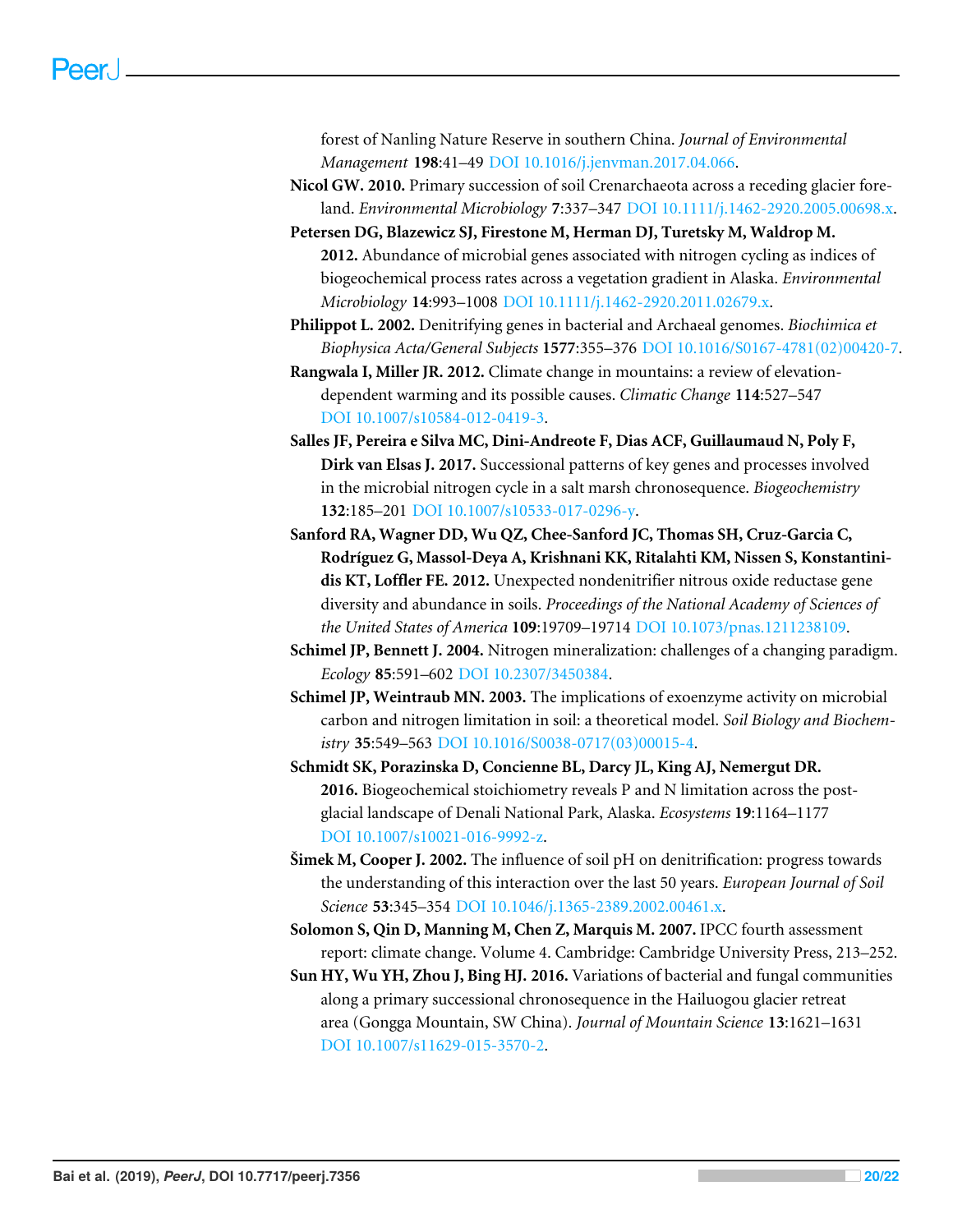- <span id="page-20-8"></span>**Tang YQ, Zhang XY, Li DD, Wang HM, Chen FS, Fu XL, Fang XM, Sun XM, Yu GR. 2016.** Impacts of nitrogen and phosphorus additions on the abundance and community structure of ammonia oxidizers and denitrifying bacteria in Chinese fir plantations. *Soil Biology and Biochemistry* **103**:284–293 [DOI 10.1016/j.soilbio.2016.09.001.](http://dx.doi.org/10.1016/j.soilbio.2016.09.001)
- <span id="page-20-5"></span>**Ulrich A, Becker R. 2006.** Soil parent material is a key determinant of the bacterial community structure in arable soils. *FEMS Microbiology Ecology* **56**:430–443 [DOI 10.1111/j.1574-6941.2006.00085.x.](http://dx.doi.org/10.1111/j.1574-6941.2006.00085.x)
- <span id="page-20-10"></span>**Wallenstein MD, Myagkov AA, Sidorov YA, Trusova YO, Yashina VV. 2006.** Environmental controls on denitrifying communities and denitrification rates: insights from molecular methods. *Ecological Applications* **16**:2143–2152 [DOI 10.2307/40061947.](http://dx.doi.org/10.2307/40061947)
- <span id="page-20-4"></span>**Wang YY, Lu SE, Xiang QJ, Yu XM, Zhao K, Zhang XP, Tu SH, Gu YF. 2017.** Responses of N2O reductase gene (*nosZ*)-denitrifier communities to long-term fertilization follow a depth pattern in calcareous purplish paddy soil. *Journal of Integrative Agriculture* **16**:2597–2611 [DOI 10.1016/s2095-3119\(17\)61707-6.](http://dx.doi.org/10.1016/s2095-3119(17)61707-6)
- <span id="page-20-1"></span>**Wang CX, Zhu GB, Wang Y, Wang SY, Yin CQ. 2012.** Nitrous oxide reductase gene  $(nosZ)$  and  $N<sub>2</sub>O$  reduction along the littoral gradient of a eutrophic freshwater lake. *Journal of Environmental Sciences* **25**:44–52 [DOI 10.1016/S1001-0742\(12\)60005-9.](http://dx.doi.org/10.1016/S1001-0742(12)60005-9)
- <span id="page-20-11"></span>**Wardle DA, Walker LR, Bardgett RD. 2004.** Ecosystem properties and forest decline in contrasting long-term chronosequences. *Science* **305**:509–513 [DOI 10.1126/science.1098778.](http://dx.doi.org/10.1126/science.1098778)
- <span id="page-20-3"></span>**Watanabe T, Miura A, Iwata T, Kojima H, Fukui M. 2017.** Dominance of *Sulfuritalea* species in nitrate-depleted water of astratified freshwater lake and arsenate respiration ability within the genus. *Environmental Microbiology Reports* **9**:522–527 [DOI 10.1111/1758-2229.12557.](http://dx.doi.org/10.1111/1758-2229.12557)
- <span id="page-20-7"></span>**Wu X, Liu HF, Fu BJ, Wang Q, Xu M, Wang HM, Yang FT, Liu GH. 2017.** Effects of land-use change and fertilization on  $N_2O$  and NO fluxes, the abundance of nitrifying and denitrifying microbial communities in a hilly red soil region of southern China. *Applied Soil Ecology* **120**:111–120 [DOI 10.1016/j.apsoil.2017.08.004.](http://dx.doi.org/10.1016/j.apsoil.2017.08.004)
- <span id="page-20-0"></span>**Wuebbles DJ. 2009.** Nitrous oxide: no laughing matter. *Science* **326(5949)**:56–57 [DOI 10.1126/science.1179571.](http://dx.doi.org/10.1126/science.1179571)
- <span id="page-20-2"></span>**Yang Y, Wang GX, Shen HH, Yang Y, Cui HJ, Liu Q. 2014.** Dynamics of carbon and nitrogen accumulation and C:N stoichiometry in a deciduous broadleaf forest of deglaciated terrain in the eastern Tibetan Plateau. *Forest Ecology and Management* **312**:10–18 [DOI 10.1016/j.foreco.2013.10.028.](http://dx.doi.org/10.1016/j.foreco.2013.10.028)
- <span id="page-20-9"></span>**Zeng J, Lou K, Zhang CJ, Wang JT, Hu HW, Shen JP, Zhang LM, Han LL, Zhang T, Lin Q, Chalk PM, He JZ. 2016.** Primary succession of nitrogen cycling microbial communities along the deglaciated forelands of Tianshan Mountain, China. *Frontiers in Microbiology* **7**:1353–1365 [DOI 10.3389/fmicb.2016.01353.](http://dx.doi.org/10.3389/fmicb.2016.01353)
- <span id="page-20-6"></span>**Zeng J, Wang XX, Lou K, Eusufzai MK, Zhang T, Lin Q, Shi YW, Yang HM, Li ZQ. 2015.** Primary succession of soil enzyme activity and heterotrophic microbial communities along the chronosequence of Tianshan Mountains (1) Glacier, China. *Antonie van Leeuwenhoek* **107**:453–466 [DOI 10.1007/s10482-014-0343-9.](http://dx.doi.org/10.1007/s10482-014-0343-9)